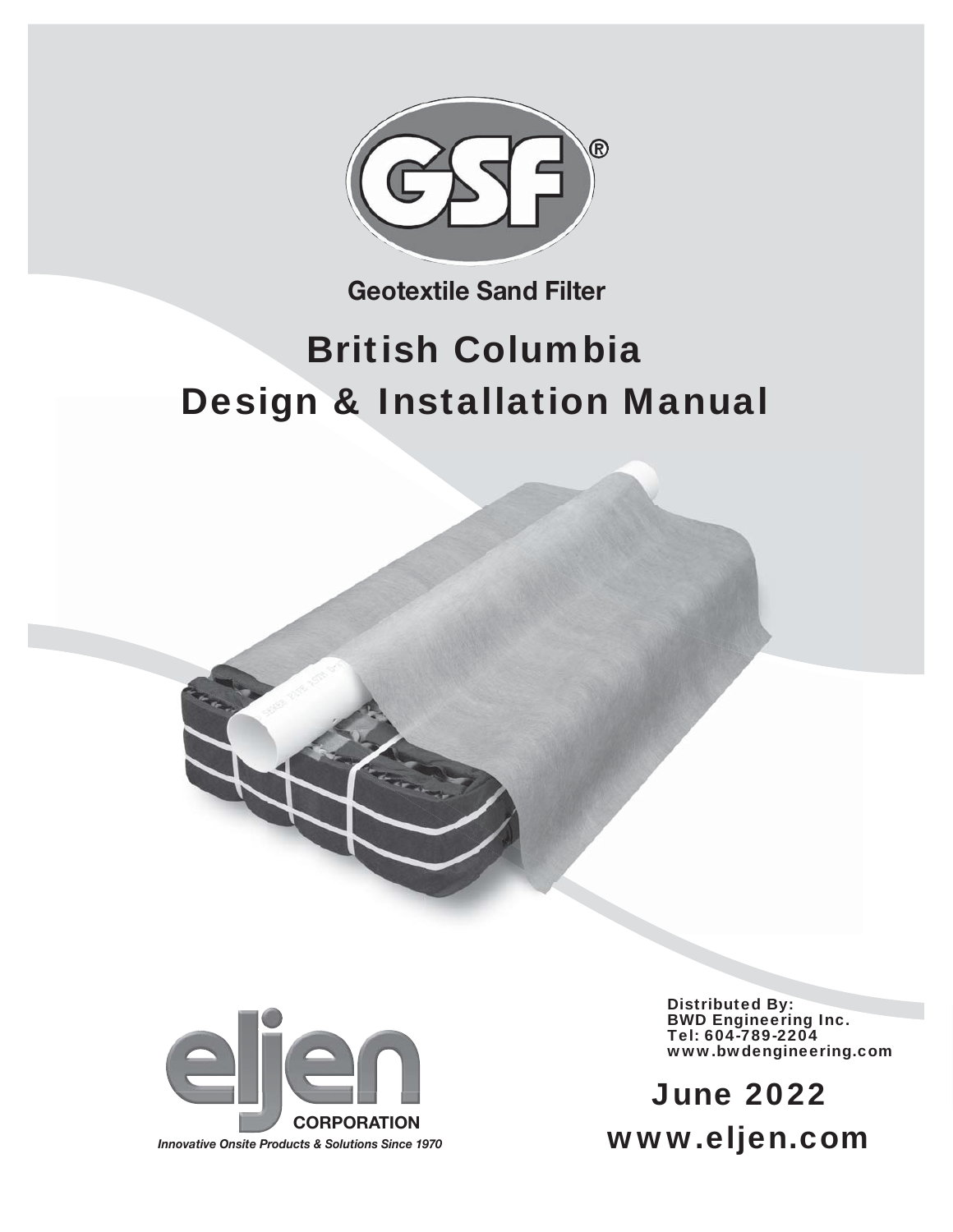### **Table of Contents**

*Note: Please make sure you are using the most current version of this manual by going to www.eljen.com*

| <b>SUBJECT</b>                                                     | <b>PAGE</b> |
|--------------------------------------------------------------------|-------------|
| Introduction                                                       | 3           |
| <b>GSF System Description</b>                                      | 4           |
| Glossary of Terms                                                  | 5           |
| 1.0 GSF System Sizing                                              | 7           |
| 2.0 Design Guidelines                                              | 8           |
| 2.1 Basic System Design                                            | 8           |
| 2.2 Level Site Systems                                             | 10          |
| 2.3 Sloped Site Systems                                            | 10          |
| 2.4 Pumped Systems                                                 | 10          |
| 2.5 System Venting                                                 | 11          |
| 2.6 Commercial Systems                                             | 13          |
| 2.7 GSF Design Considerations for Replacing Failed Systems         | 15          |
| 2.8 Required Notes on Design Plans                                 | 16          |
| 3.0 System Installation Guidelines                                 | 17          |
| 3.1 General System Installation Guidelines                         | 17          |
| 3.2 Trench and In-Ground Bed System Installation Instructions      | 18          |
| 3.3 Raised or Fill System Installation Instructions                | 19          |
| 3.4 Serial Distribution on Sloped System Installation Instructions | 20          |
|                                                                    |             |

#### Drawings and Tables

| Figure 1  | <b>GSF System Operation</b>                                     | 4               |
|-----------|-----------------------------------------------------------------|-----------------|
| Figure 2  | Vent Details for Gravity, Demand, Pressure Distribution Systems | 12 <sup>2</sup> |
| Figure 3  | Air By-Pass Line Detail for Venting of Pumped Systems           | 12              |
| Figure 4  | <b>Vertical Separation to Limiting Conditions</b>               | 21              |
| Figure 5  | A42 Trench Cross Section                                        | 21              |
| Figure 6  | A42 Butterfly Trench Configuration                              | 22              |
| Figure 7  | A42 Module End-to-End Separation                                | 22              |
| Figure 8  | A42 Bed Cross Section                                           | 23              |
| Figure 9  | Example Level Bed Plan View                                     | 23              |
| Figure 10 | A42 Raised Bed (Sand Mound) Cross Section                       | 24              |
| Figure 11 | Example Raised Bed on Slope                                     | 24              |
| Figure 12 | Example Sequential Loading Outlet Setup in a Drop Box           | 25              |
| Figure 13 | Pressure Distribution Lateral Layout                            | 25              |
|           |                                                                 |                 |
| Table 1   | Eljen GSF Specified Sand                                        | 6               |
| Table 2   | Standard GSF Sizing Table - All Applications                    |                 |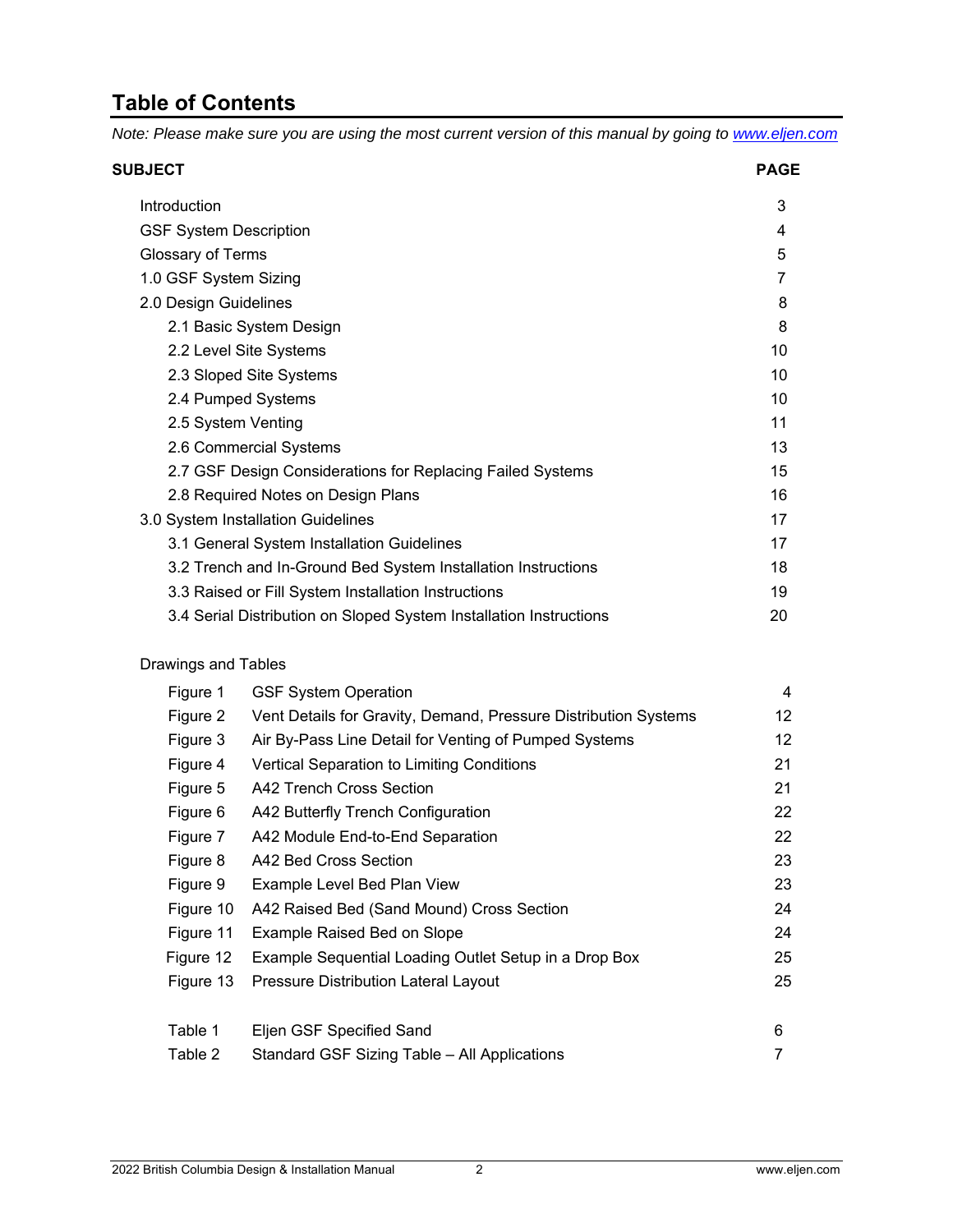### **Introduction**

This manual provides design and installation information for the Eljen GSF (Geotextile Sand Filter) System using the GSF A42 module within the design criteria as required in the BC Sewerage System Regulation and the BC Sewerage System Standard Practice Manual (SPM) - Version 3. All design suggestions contained herein are compliant with the BC SPM-V3.

More commonly known as an "In-Ground Treatment System", the Eljen GSF in BC is referred to as a "CTDS" or Combined Treatment and Dispersal System as detailed in the SPM-V3. The Eljen GSF is the only CTDS that meets the requirements of the SPM-V3 demands for both gravity and Uniform (Pressure) Distribution.

The Eljen GSF system technology is derived from research conducted by nationally recognized engineering scientists from the University of Connecticut. Eljen Corporation has over 30 years of success in the onsite wastewater industry, with tens of thousands of systems currently in use worldwide. The GSF is recognized and approved by regulatory officials and experts in the industry as one of the most reliable secondary treatment technologies in the marketplace today. The system specifications in this manual are founded on this research and proven long-term performance history.

The GSF technology is based on scientific principles which state that improved effluent quality provides increased soil absorption rates. GSF's proprietary two-stage Bio-Matt™ pre-filtration process improves effluent quality while increasing reliability and ease of operation.

The Eljen GSF has been tested and certified by NSF to NSF/ANSI Standard 40. Third-party independent testing data has shown that the Eljen GSF provides treatment of septic tank effluent to less than 10 mg/l BOD and less than 10 mg/l TSS.

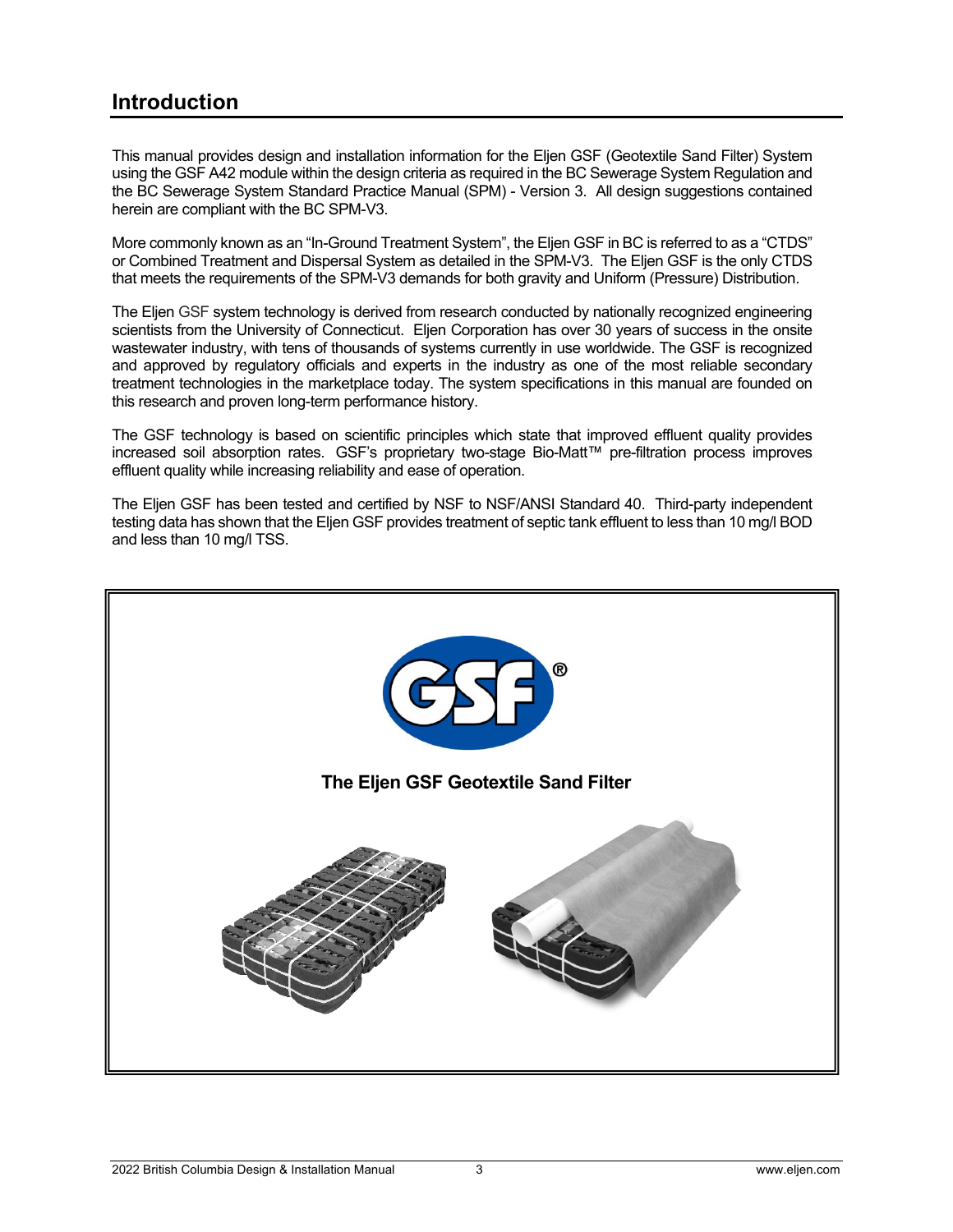### **GSF System Description**

The Eljen GSF Geotextile Sand Filter system is a cost-effective improvement over other septic treatment technologies. Comprised of a proprietary two-stage Bio-Matt™ treatment process, the geotextile modules apply a better-than-secondary treated effluent to the soil, increasing the soil's absorption rate. The result is superior treatment in a smaller soil absorption area.

In British Columbia under the Sewerage System Regulation the Eljen GSF is a Type 2 Secondary Treatment System with the added benefit of reduced fecal coliform and reduced nitrogen. In the Standard Practice Manual – Version 3, the GSF is categorized as a Combined Treatment and Dispersal System.

#### **How the GSF System Works**

#### **Primary Treatment Zone**

- Perforated pipe is centered above the GSF module to distribute septic effluent over and into corrugations created by the cuspated core of the geotextile module. For pressurized systems a pressure line is added inside the perforated pipe.
- Septic effluent is filtered through the Bio-Matt fabric. The module's unique design provides increased surface area for biological treatment that greatly exceeds the module's footprint.
- Open-air channels within the module support aerobic bacterial growth on the modules geotextile fabric interface, surpassing the surface area required for traditional absorption systems.
- An anti-siltation geotextile fabric covers the top and sides of the GSF module and protects the Specified Sand and soil from clogging, while maintaining effluent storage within the module.

#### **Secondary Treatment Zone**

- Effluent drips into the Specified Sand layer and supports unsaturated flow into the native soil. This Specified Sand/soil interface maintains soil structure, thereby maximizing the available absorption interface in the native soil. The Specified Sand supports nitrification of the effluent, which reduces oxygen demand in the soil, thus minimizing soil clogging from anaerobic bacteria.
- The Specified Sand layer also protects the soil from compaction and helps maintain cracks and crevices in the soil. This preserves the soil's natural infiltration capacity, which is especially important in finer textured soils, where these large channels are critical for long-term performance.
- The native soil then provides final treatment and filtration prior to groundwater recharge.

#### **Figure 1: GSF System Operation**



the Eljen GSF. Pipe is secured to the GSF Modules with preformed metal clamps.

Pressure Piping-can be added inside the perforatted pipe to meet pressure distribution requirements when required.

Primary Treatment Zone-forms on Bio-Matt™ f abric. Significant fabric provided for every m<sup>2</sup> of soil interface.

Secondary Treatment Zone-forms at sand layer. Long term acceptance rate of this biomat layer is significantly increased as compared to conventional systems.

Native Soil or Fill-provides final filtration.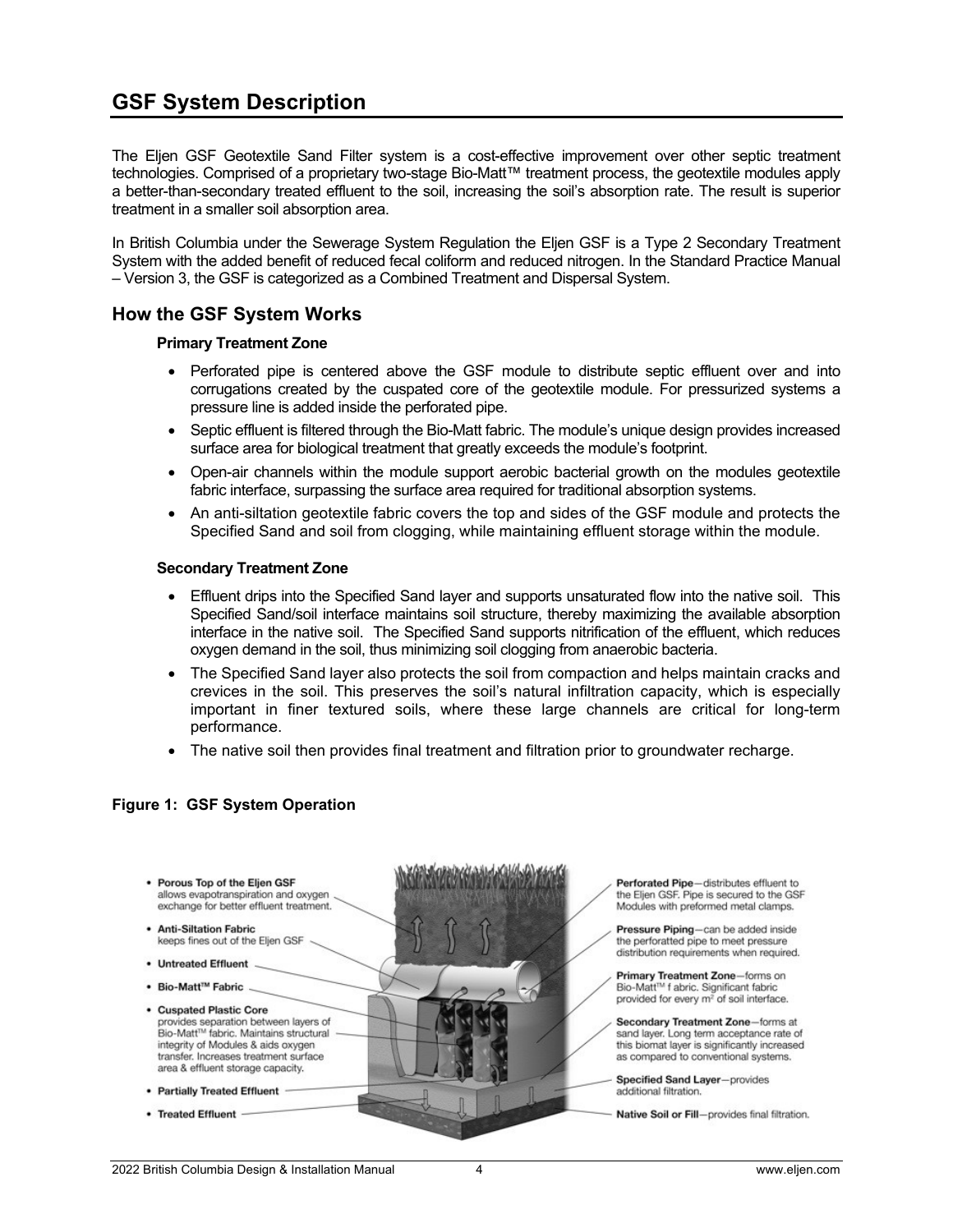Note: The words and terms below, where used in this manual, have the following meanings:

| <b>A42 GSF Module</b>   | Dimensions – (L x W x H) - 120cm x 60cm x 18cm (48" x 24" x 7") The individual<br>module of a GSF system is comprised of a cuspated plastic core and corrugated<br>geotextile biofabric.                                                                                                                                                                                                                                                             |
|-------------------------|------------------------------------------------------------------------------------------------------------------------------------------------------------------------------------------------------------------------------------------------------------------------------------------------------------------------------------------------------------------------------------------------------------------------------------------------------|
| <b>Biofabric</b>        | Special filter fabric within the Geotextile Sand Filter Modules upon which the<br>primary biomat layer forms.                                                                                                                                                                                                                                                                                                                                        |
| <b>Cover Fabric</b>     | The geotextile cover fabric (provided by manufacturer) that is placed over the GSF<br>modules.                                                                                                                                                                                                                                                                                                                                                       |
| <b>Cuspated Core</b>    | The rigid plastic core of the GSF module. It separates the geotextile Biofabric and<br>creates downward infiltration channels and upward aeration channels where<br>primary filtration and biological treatment of the septic effluent occurs. The<br>curvilinear shape of the cuspations offers increased treatment surface area and<br>greater effluent storage.                                                                                   |
| *CTDS                   | <b>Combined Treatment and Dispersal System</b>                                                                                                                                                                                                                                                                                                                                                                                                       |
| *Daily Design Flow      | (DDF) As defined in the SPM-V3, is the flow rate used for sizing a wastewater<br>system taking into account mass loading and peak flows. The estimated peak flow<br>per A42 unit that is used to size a GSF system using residential strength waste is<br>72 liters per day per module.                                                                                                                                                              |
| <b>Distribution Box</b> | (Or D-Box) A plastic or concrete box that receives effluent from a septic tank or<br>pump tank and splits the flow to the dispersal pipes placed above the GSF<br>modules.                                                                                                                                                                                                                                                                           |
| <b>Drop Box</b>         | (Spill-Over) A plastic or concrete box that receives effluent and delivers flow to the<br>dispersal pipes placed above the GSF modules before spilling over to further<br>down-slope Drop Boxes. See also Sequential Distribution.                                                                                                                                                                                                                   |
| <b>Flow Equalizer</b>   | Also known as speed-levelers - Special insert placed in the inlet end of distribution<br>pipes within the distribution box to adjust for effects of settling and out of level<br>installation of the D-Box.                                                                                                                                                                                                                                          |
| <b>GAC Filter</b>       | Granular Activated Carbon (Charcoal) Filter used on vents to remove septic odors.                                                                                                                                                                                                                                                                                                                                                                    |
|                         | Geotextile Sand Filter GSF - Includes the Eljen Geotextile Filter modules, a 15cm specified sand layer<br>along the base and sides of the modules and the cover fabric. The GSF is a Type<br>2 Secondary CTDS as defined in the SPM-V3. (L x W x H) - 120cm x 90cm x<br>33cm (48" x 36" x 13") for each module complete with specified sand.                                                                                                         |
| <b>LTAR</b>             | Long Term Acceptance Rate - LTAR is the average equilibrium absorption rate<br>for effluent in a system, usually expressed in liters per day per square meter.                                                                                                                                                                                                                                                                                       |
| *Mound Sand             | A sand specification as detailed in the SPM-V3 along with Clean Coarse Sand and<br>Sand Filter Coarse Sand.                                                                                                                                                                                                                                                                                                                                          |
|                         | <b>NSF/ANSI Standard 40 National Sanitation Foundation standard protocol for testing residential wastewater</b><br>treatment systems. Visit www.nsf.org for more information.                                                                                                                                                                                                                                                                        |
|                         | <b>Pressure Distribution</b> Pressure Distribution is a method of achieving Uniform Distribution, both defined<br>in the SPM-V3. The distribution method of pipe-in-pipe recommended by Eljen, is<br>considered an Alternate Uniform Distribution System in BC. The requirements for<br>pipe-in-pipe distribution as an alternate uniform distribution system have been<br>met. For further information, contact Eljen Corp. or BWD Engineering Inc. |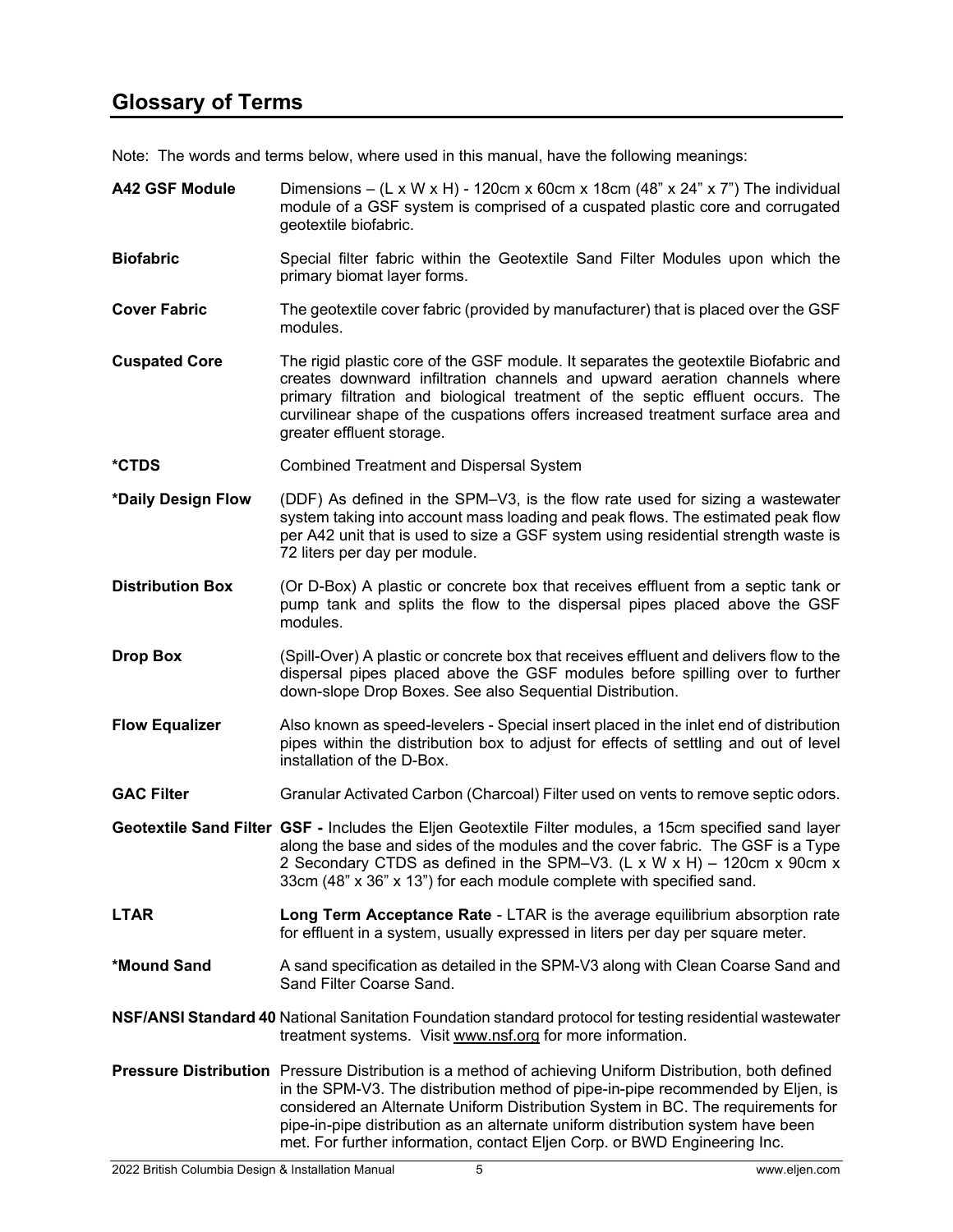**\*Point of Application** The Point of Application is the interface surface(s) where the secondary treated effluent passes from the Eljen GSF System to the native (or tertiary engineered media) receiving soils. See also: *Infiltrative Surface* as defined in the SPM-V3.

**Sequential Distribution** Are designs common to sloping sites where GSF lines that are laid on contour receive effluent from a series of "spill-over boxes" at different elevations. Effluent floods up-slope lines and then spills excess effluent to down-slope lines. See also Drop Box.

- **\*SHWT Seasonal High-Water Table**
- **SPM-V3** The **Sewerage System "Standard Practice Manual" Version 3** as published by the Ministry of Health Services – BC dated September 2014. As referenced in the Sewerage System Regulation (SSR) Section 8 (3).
- **SSR Sewerage System Regulation** The BC Provincial Regulation that applies to the construction and maintenance of all septic systems under 22,700 L/d DDF. For more detail see actual BC Reg. 326/2004 including amendments to BC Reg.
- **Specified Sand** The system sand specification required for GSF systems: ASTM C33 sand with less than 10% passing #100 sieve and less than 5% passing #200 sieve. Listed below is a chart outlining the sieve requirements for the Specified Sand. (Note: Mound Sand as specified in the SPM-V3 meets this requirement)

| <b>Eljen GSF</b><br><b>Specified Sand Requirements</b>                                                                                          |                                        |                                         |  |  |  |
|-------------------------------------------------------------------------------------------------------------------------------------------------|----------------------------------------|-----------------------------------------|--|--|--|
| Sieve Size                                                                                                                                      | Sieve<br><b>Square Opening</b><br>Size | Specification<br><b>Percent Passing</b> |  |  |  |
| 0.375''                                                                                                                                         | $9.5 \text{ mm}$                       | 100.0                                   |  |  |  |
| #4                                                                                                                                              | 4.75 mm                                | $95.0 - 100.0$                          |  |  |  |
| #8                                                                                                                                              | 2.36 mm                                | $80.0 - 100.0$                          |  |  |  |
| #16                                                                                                                                             | $1.18 \text{ mm}$                      | $50.0 - 85.0$                           |  |  |  |
| #25                                                                                                                                             | $600 \mu m$                            | $25.0 - 60.0$                           |  |  |  |
| #50                                                                                                                                             | 250 µm                                 | $5.0 - 25.0$                            |  |  |  |
| #100                                                                                                                                            | $150 \mu m$                            | $0 - 10.0$                              |  |  |  |
| #200                                                                                                                                            | 75 µm                                  | $0 - 5.0$                               |  |  |  |
| Note: Request a sieve analysis from your material supplier to ensure that<br>the system sand meets the specification requirements listed above. |                                        |                                         |  |  |  |

#### **TABLE 1: Eljen GSF Specified Sand**

**Width and Length** The system width is the Specified Sand dimension perpendicular to the GSF module rows. The system length is measured parallel to the rows of GSF modules and also includes the system sand.

**Wire Clamps** Wire Clamps are used to secure perforated pipe above the GSF modules.

*\*See also SPM-V3, Volume I, Section 1.1 Glossary*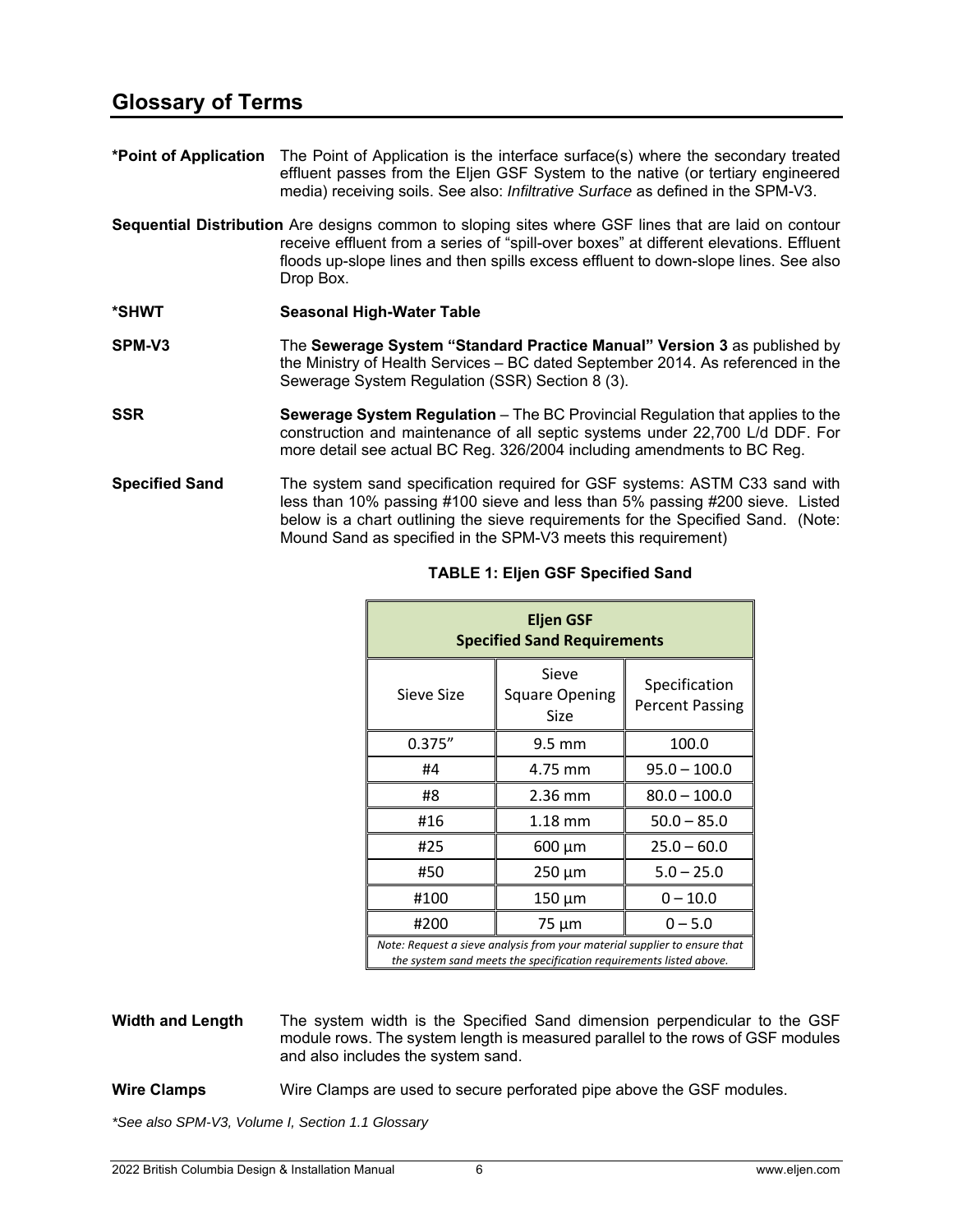| <b>Bedrooms</b>                              |      |      |      |      |      |  |  |
|----------------------------------------------|------|------|------|------|------|--|--|
|                                              | 2    | 3    |      | 5    | 6    |  |  |
| <b>Standard Daily Design Flow Liters/Day</b> |      |      |      |      |      |  |  |
| 700                                          | 1000 | 1300 | 1600 | 1900 | 2200 |  |  |
| <b>Recommended Minimum Number of Modules</b> |      |      |      |      |      |  |  |
| 10                                           | 14   | 18   | 24   | 30   | 36   |  |  |

#### **TABLE 2: Standard GSF A42 Sizing Table - Residential Applications**

Table 2 shows the minimum number of A42 modules required for residential systems up to 6 bedrooms. For other flow rates and number of bedrooms not shown in Table 2, divide the DDF by 72 L/d/module and round up to the next whole number. For residential homes a minimum of 6 modules per bedroom is required. If the DDF divided by 72 L/d/module equals less than 6 modules per bedroom, round up to the minimum number of A42 modules required per bedroom.

To cover the larger basal areas required by slower soils, in beds and mounds increase the edge to edge separation between runs to a maximum of 90 cm. For all systems, the Eljen GSF modules can be separated by up to 90 cm end-to-end to increased effective basal area without additional modules. All perforated holes not discharging at least 15 cm onto a GSF module must be sealed. See Figure 7 for a suggested method of sealing holes. For assistance with very large basal area requirements please contact the Eljen Technical Representative, BWD Engineering Inc.

In a single row, the GSF system width can be increased by 60 cm for a total width of 150 cm. Modules in a single row can also be separated end-to-end by up to 90 cm to further increase basal area coverage.

For non-residential applications, see Section 2.6 Commercial Systems.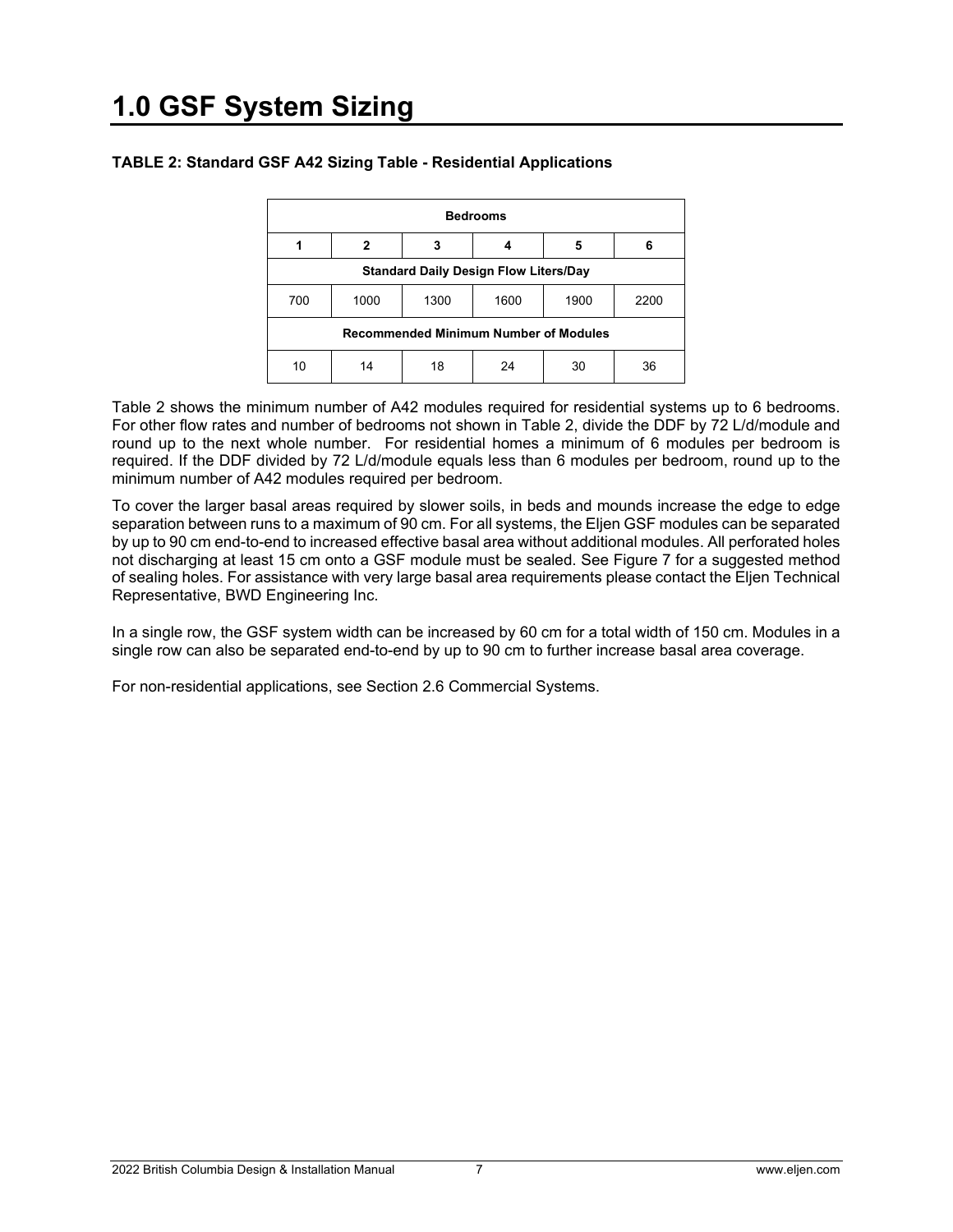### **2.1 Basic System Design**

#### **2.1.1 DISPOSAL FIELD SIZE: The total basal area required is site specific and determined by the Daily Design Flow (DDF) and soils analysis as specified in the SPM or by a professional.**

The GSF system is a Type 2 - Combined Treatment and Dispersal System thus requiring about ½ the field size of a standard Type 1 stone and pipe system or chamber system.

- The number of GSF modules required (See 2.1.10) typically fits the required basal area and can be configured to properly cover any shape required and is the same for trench, bed or mound systems.
- In beds and mounds, a minimum of 30 cm separation is required between parallel rows of GSF modules to utilize sidewall infiltration area.
- Maximum edge-to-edge and end-to-end separation for Modules in all applications is 90 cm.

**2.1.2 VERTICAL SEPARATION:** As required by the BC Sewerage System SPM- V3 or as specified by a professional. (Note in Version 3 of the SPM, an additional 15 cm of Vertical Separation has been added, in some soil categories, for Type 2 systems that reduce or remove the Type 1 bio-mat. In the case of the Eljen GSF, the bio-mat is retained allowing for the required Vertical Separation to remain the same as Type 1 designs. ROWP Planners may require a professional letter to make this variance from the SPM-V3.)

**2.1.3 SPECIFIED SAND SPECIFICATION FOR ALL SYSTEMS:** The first 15 cm of Specified Sand immediately under, between rows and around the perimeter of the GSF system must be **ASTM C33 WASHED CONCRETE SAND WITH LESS THAN 10% PASSING A #100 SIEVE AND LESS THAN 5% PASSING A #200 SIEVE.** Please place a prominent note to this effect on each design drawing. See page 6 for Specified Sand requirements.

**2.1.4 FILL FOR RAISED SYSTEMS:** Fill material below the Specified Sand (Section 2.1.3) for raised bed systems must be per the latest BC Regulations. Fill must be consolidated in lifts to prevent differential settling. Refer to SPM Version 3 for detailed fill specification.

**2.1.5 PLACING GSF MODULES:** Each row of modules are laid level and end to end on the above Specified Sand bed with a minimum spacing of 30 cm between parallel rows. No mechanical connection is required between units. Alternatively, in all applications modules may be spaced up to 90 cm end-to-end and edge-toedge to increase effective basal area. See Figures 7 and 8.

**2.1.6 DISTRIBUTION PIPE:** Place the approved perforated pipe on top of GSF modules with holes at four and eight o'clock. Complete system piping with solid pipe and fittings. Refer to Sections 2.2 and 2.3 for level and sequential piping information respectively. Secure pipe to GSF modules with provided wire clamps, one clamp per Eljen module. In all applications, any pipe distribution holes not discharging onto the GSF module must be sealed. See Figure 7 for suggested method of sealing holes. See Figure 13 for a pressure distribution illustration.

**2.1.7 DISTRIBUTION BOX:** Set gravity system D-box outlet invert a minimum of 1 cm per meter (1/8" per foot) above invert of distribution pipe over modules (5 cm minimum for pumped D-Box systems). The fill below the D-Box and piping must be compacted to avoid settling. Flow Equalizers (speed levelers) are recommended for gravity systems.

**2.1.8 COVER FABRIC:** Geotextile fabric, provided with the system, is placed over the top, sides and ends of the module rows to prevent long-term siltation. *Cover fabric substitution is not allowed***.** Fabric should drape vertically over the pipe and must neither block holes nor be stretched from the top of the pipe to the outside edge of the modules. "Tenting" will cause undue stress on fabric and pipe. *Note: If modules are spaced end-to-end, fabric must be cut and allowed to drape over and protect the ends of each spaced module. A continuous run of geotextile fabric is not allowed for these applications. Stipulate end-to-end spacing to receive adequate fabric when ordering.*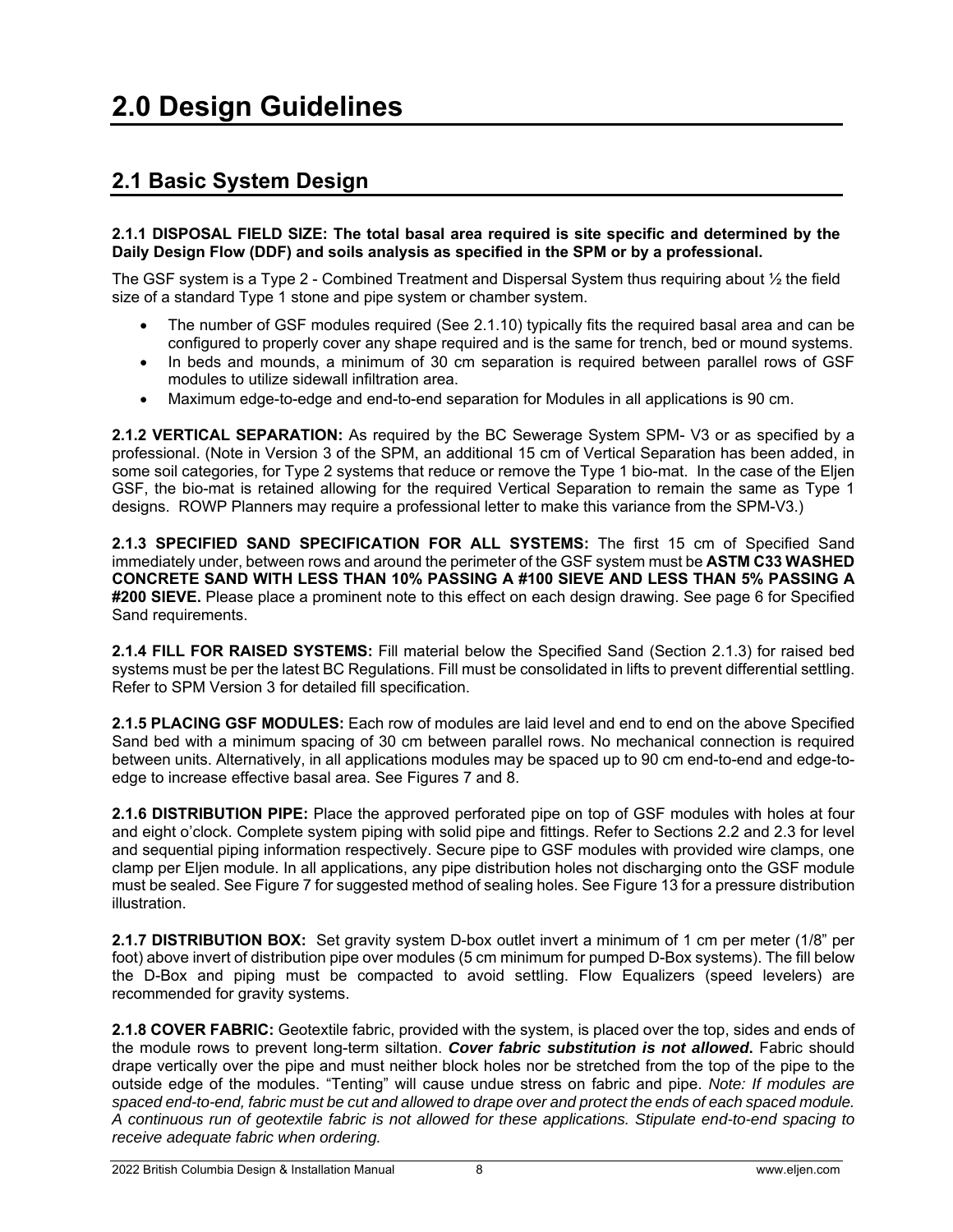**2.1.9 BACKFILL & FINISH GRADING:** Carefully place backfill over the modules, followed by topsoil to complete a total minimum depth of 25 cm as measured from the top of the distribution pipe. Systems with total cover that exceeds 45 cm as measured from the top of the module shall be vented per section 2.1.15. Backfill material should be a well-graded sandy loam fill; clean, porous, and devoid of rocks larger than 5 cm. Divert surface runoff from the effluent disposal area. Finish grade to prevent surface ponding. Seed loam to protect from erosion.

**2.1.10 NUMBER OF GSF MODULES REQUIRED:** Each Eljen GSF A42 is designed to a standard loading for residential strength effluent of 72 liters per day per module for trenches and beds and mound systems.

Table 2 on page 7 indicates the minimum number of GSF A42 modules required for standard homes as listed in the SPM where trench, bed and mound systems are applicable. For all systems with unlisted Daily Design Flows (DDF) of residential effluent the number of GSF A42 modules is calculated by dividing the DDF in Liters/day by 72 L/day/module.

- For trench, bed and mound configuration drawings see pages 21-25 of this manual.
- For information on commercial systems see Section 2.6.

**2.1.11 ADDITIONAL FACTORS EFFECTING RESIDENTIAL SYSTEM SIZE:** Homes with an expected higher than normal water use should increase septic tank capacity and/or utilize multiple compartment tanks. Increasing the minimum effluent disposal area should also be considered.

Factors that may affect system size:

- Luxury homes, which may include Jacuzzi style tubs, or other high use fixtures.
- Homes with known higher than normal occupancy.
- Homes with water conditioner backwash and high efficiency furnace condensate. (Diversion from septic tank required).

Designers should use discretion when multiple additional factors are involved. Increase size in proportion to excess flow.

**2.1.12 SYSTEM GEOMETRY:** In general, design systems long and narrow along site contours to minimize groundwater mounding especially in poorly drained low permeability soils. If possible, design level systems with equal number of modules per row.

**2.1.13 GARBAGE DISPOSALS:** Garbage Disposal units (garburators) increase the organic loading to the system by 50%. If the owner wishes to use a garburator then the Daily Design Flow must be increased by 50% which subsequently increases the size of all components of the system including the number of Eljen GSF modules and the overall field size, see SPM-V3 section II-5.1.3.2. Design Drawings and Owners Operation & Maintenance manual must include a note that clearly indicates **"Garbage Disposals ARE (or ARE NOT) allowed to be used with this system."**

**2.1.14 WATER CONDITIONERS**: Water conditioners can adversely affect septic tank treatment and add to hydraulic load of the GSF system. **Conditioner backwash discharge from these devices shall be directed to a separate alternative disposal system.** 

**2.1.15 CONDENSATE FROM HIGH-EFFICIENCY FURNACE**: Condensate from High-Efficiency Furnaces can adversely affect septic tank treatment and add to hydraulic load of the GSF system. **Condensate discharge from these devices shall be directed to a separate alternative disposal system.**

**2.1.16 SYSTEM VENTING**: All systems require sufficient oxygen supply to the effluent dispersal area to maintain proper long-term effluent treatment. Therefore, the following situations require venting at the far end of the system:

- Any system with more than 45 cm of total cover as measured from the top of the module.
- Areas subject to compaction.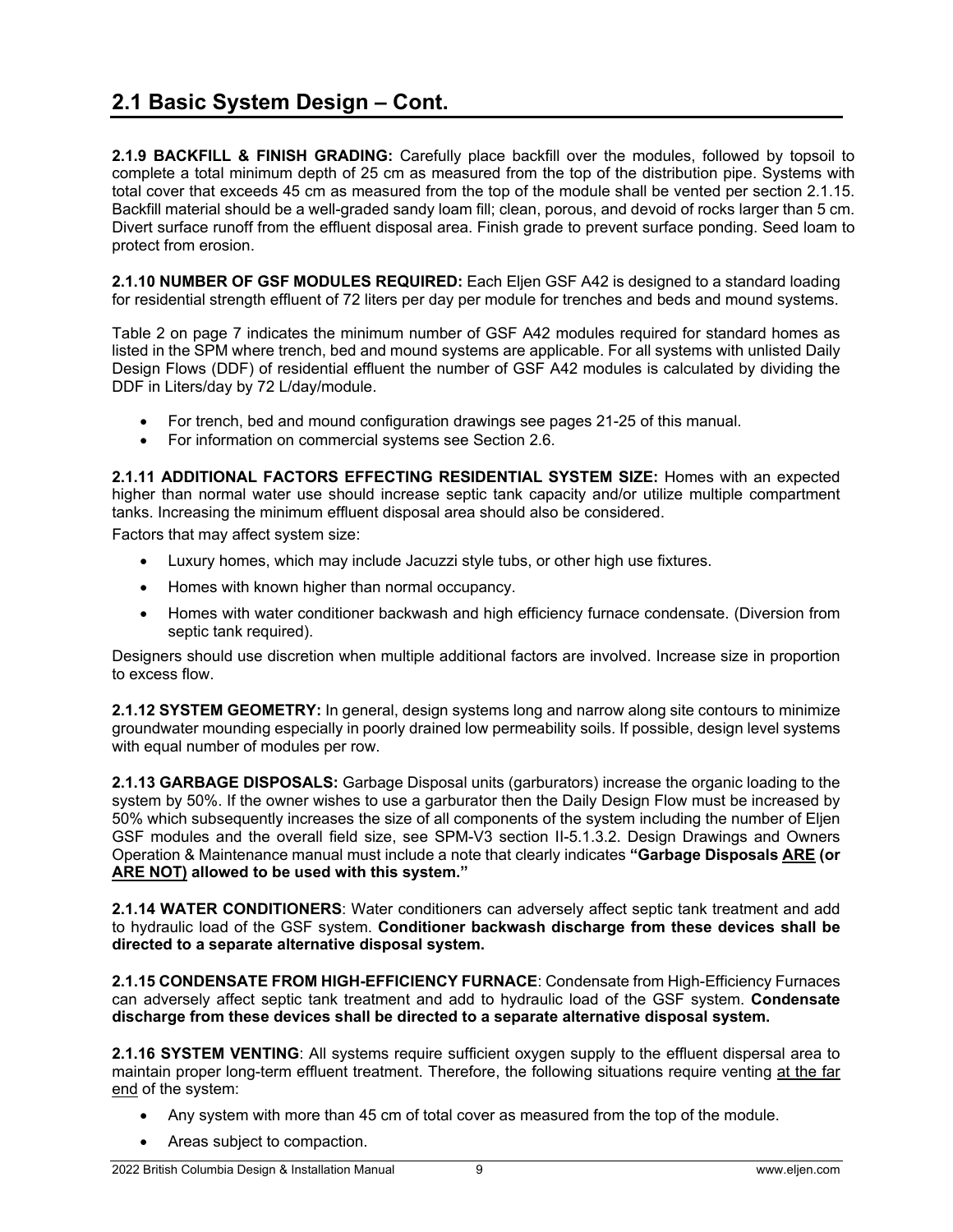### **2.1 Basic System Design – Cont.**

**2.1.17 VEHICULAR TRAFFIC:** All vehicular traffic is prohibited over the GSF system. This is due to the compaction of material required to support traffic loading. This compaction greatly diminishes absorption below the GSF system and diminishes the void spaces that naturally exist in soils which provide oxygen transfer to the GSF system.

**2.1.18 SEPTIC TANKS:** The BC SPM-V3 recommends two septic tanks in series or dual compartment tanks for all systems. Eljen supports this practice as it helps to assure long system life by reducing suspended solids and BOD to the effluent disposal area.

**2.1.19 SEPTIC TANK FILTERS AND RISERS:** Wastewater filters are required as a means of preventing solids from leaving the septic tank. Access risers are recommended with septic tanks.

**2.1.20 POINT OF APPLICATION:** The Point of Application is the interface surface(s) where the secondary treated effluent passes from the Eljen GSF System to the native (or tertiary engineered media) receiving soils. See Figures 4 and 8.

**2.1.21 SAMPLING**: Contact Eljen Corporation and 800-444-1359 or BWD Engineering at 604-957-3611 for more information on sampling devices and techniques that can be used with the GSF system.

#### **2.2 Level Site Systems**

**2.2.1 SYSTEM CONFIGURATIONS:** Design level in-ground or raised systems with 30 cm minimum and a 90 cm maximum spacing between module rows and 0-90 cm spacing end to end. The system sand, GSF modules, and distribution pipes are installed level at their design elevations.

**2.2.2 DISTRIBUTION PIPE LAYOUT:** Approved perforated pipe runs along the center of the modules. Ends may be connected with approved solid pipe at the far end of the system. See Figure 9. Solid pipe is used to connect perforated lines to the distribution box.

#### **2.3 Sloped Site Systems**

**2.3.1 SYSTEM CONFIGURATIONS:** Sequential and serial dosed GSF systems may be used on sloped sites where applicable under the SPM-V3.

**2.3.2 ROW SPACING:** Systems with up to 15 cm elevation drop between adjacent module rows use 30 cm minimum spacing. If over 15 cm drop, use two times the elevation drop as minimum spacing between module rows.

#### **2.4 Pumped Systems**

**2.4.1 PUMP TO DISTRIBUTION BOX:** Specify an oversized distribution box for pumped systems. Provide velocity reduction in the D-box with a tee or baffle. Set D-box invert a minimum of 5 cm higher than invert of perforated pipe over GSF modules. Do not use flow equalizers or other restricting devices in the outlet lines of the D-box. Pump chamber shall be vented.

**2.4.2 PRESSURE DISTRIBUTION:** Pressure distribution piping is configured as shown in Figures 2 and 13. A smaller pressure pipe is inside the larger perforated pipe. One small diameter orifice is drilled for each GSF Module. The first and last holes in a single run are drilled at five o'clock and the remaining are drilled at twelve o'clock. Orifice size is determined by dividing the selected pump or floating outlet flow rate by the number of holes, then looking up the diameter required for that flow per hole at the desired squirt height.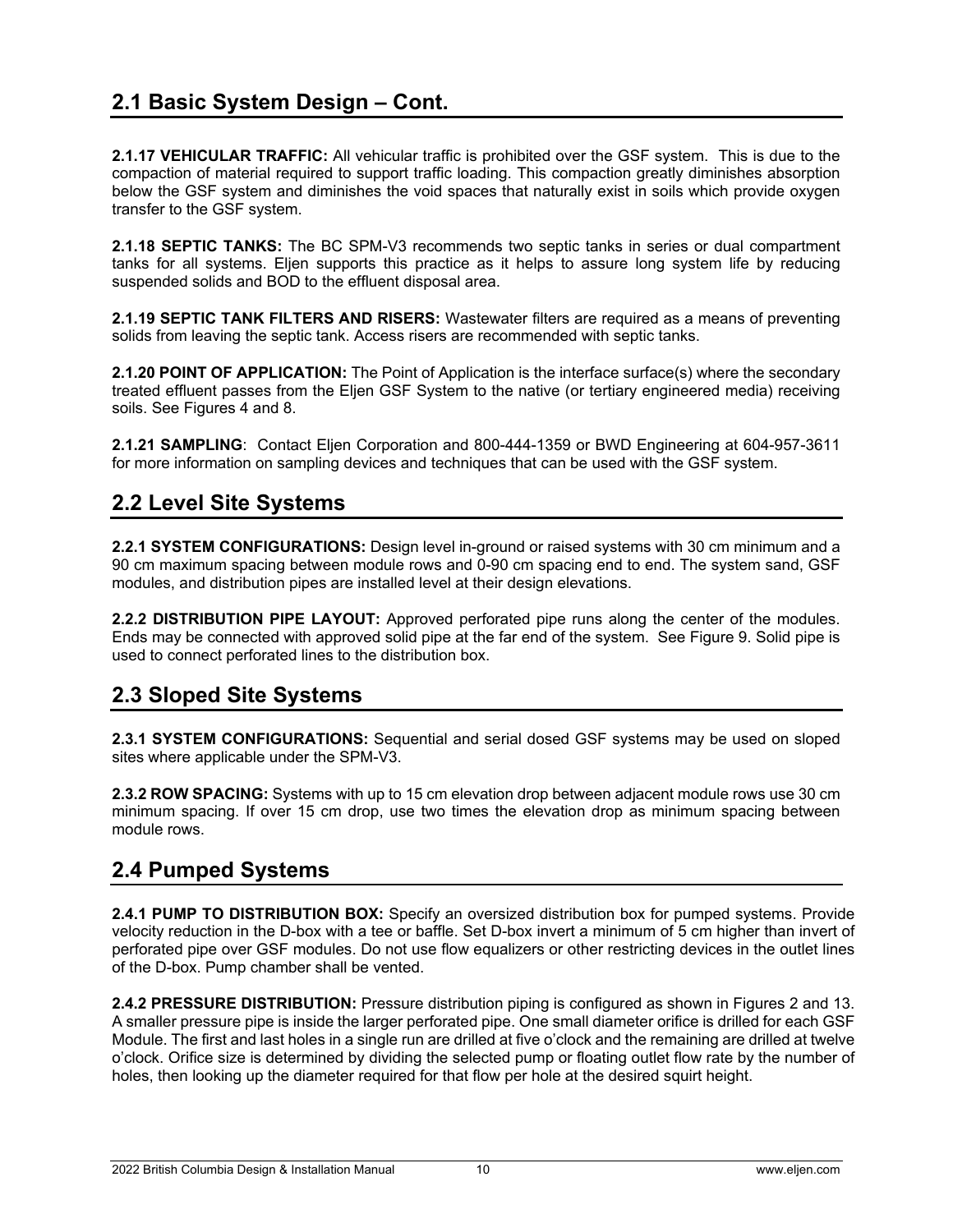**2.4.3 DOSING DESIGN CRITERIA:** For all pump systems; use a maximum of 10 liters per dose per GSF Module in the system. Adjust pump flow and run time to achieve the above maximum dose or less. Longevity of currently available effluent pumps is not affected by shorter run times.

*Note: When pumping to D-box do not exceed D-box manufacturer's maximum flow rate (see 2.4.1)* 

### **2.5 System Venting**

**2.5.1 VENTED SYSTEM:** Air vents are only required in dispersal field systems when located under impervious surfaces or systems with more than 45 cm of cover material as measured from the top of the GSF module to finished grade. This will ensure proper aeration of the modules and sand filter. The GSF has aeration channels connecting to cuspations within the GSF modules. Under normal operating conditions, only a fraction of the filter is in use. The unused channels remain open for intermittent peak flows and the transfer of air. The extension of the distribution pipe to the vent provides adequate delivery of air into the GSF system, as shown in Figure 2.

Home plumbing operates under negative pressure due to hot water heating the pipes and reducing the density of air in the house vent. As hot air rises and exits the home, it must be replaced by air from the GSF. To maintain this airflow and fully aerate the GSF system, it is important that air vents are located only on the distal end of the GSF pipe network. If a dosed (Pump to D-box) system is specified with greater than 45 cm of cover, an additional 5 cm (2 in.) diameter air-line must be extended from the GSF D-box back to the septic tank or the riser on the pump tank as shown in Figure 3. This maintains the continuity of airflow from the field into the house plumbing.

For the GSF system, the vent is a 10 cm (4 in.) diameter pipe extended to a convenient location behind shrubs, as shown in Figure 2. Corrugated pipe can be used with the placement and grade such that any condensation that may accumulate in the pipe does not fill and thus close off this line. If the vent is extended, the pipe must not drain effluent and must have an invert higher than the system. Elevated systems requiring venting must elevate the first meter of vent line above the top of the GSF with fittings to prevent effluent from migrating down the vent. The vent can then be pitched away from the system to a discrete area. A drain hole must be installed at the lowest point to drain any condensation.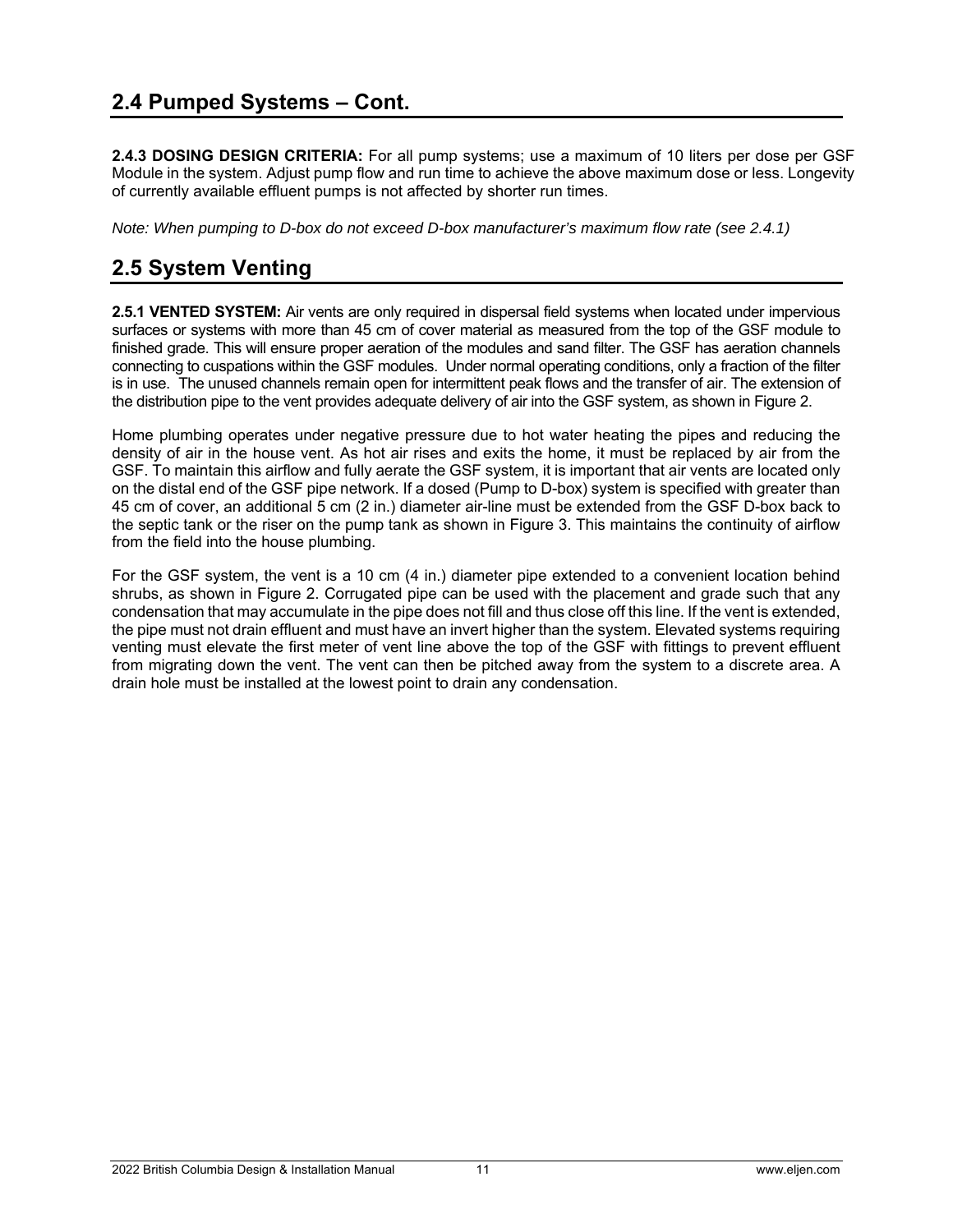

**Figure 2: Vent Details for Gravity / Demand Dosed and Pressure Distribution Systems (when required)** 

**Figure 3: Air By-Pass Line Detail for Venting of Pumped Systems (when required)** 

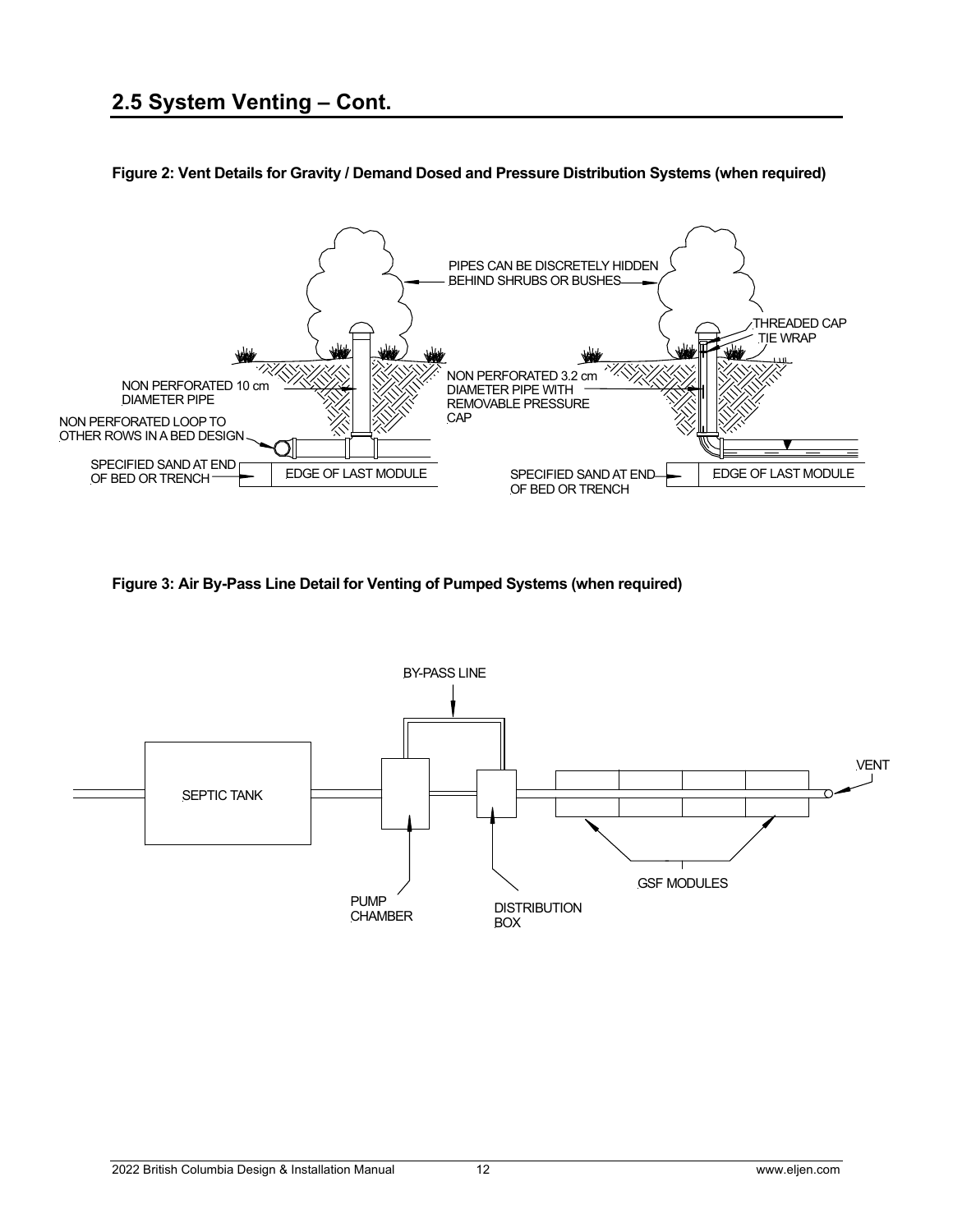**2.6.1 DESIGN CONSIDERATIONS:** Commercial systems differ from residential systems relative to wastewater characteristics, effluent distribution strategies, peak flows, system size and geometry. As these systems are normally larger, the designer must also consider the collection systems and their integrity, groundwater hydrology, drainage above and below the GSF system and design accordingly.

Designers should carefully review and document with their client effluent BOD<sub>5</sub> and TSS concentrations and water use numbers. The designer should document that the system installation meets the technology supplier's specifications to ensure long-term performance. In addition, designers must be attentive to special details of the system, conduct follow-through startup and document technical capabilities for personnel required for Operation and Maintenance of the system.

Owners can expect operational issues when occupants are not educated in the operation of the system, the discharge of excessive wastewater flows due to leaks, use of excessive water, installation of illegal items such as garbage grinders, and not performing routine maintenance on grease traps and septic tanks. Since the system owners and users may not know the costs associated with these types of problems, they will not be motivated to limit effluent problems and should be educated in these types of systems. Designers must provide oversight of system installation and associated system equipment.

**2.6.2 DAILY DESIGN FLOW:** To determine DDF for commercial systems, please refer to the entire Section III-5 of the SPM-V3. The systems in this section generally have organic loading that exceeds standard residential strength waste. Additional sizing factors are recommended. Please contact BWD Engineering, Inc. at 604-957-3611 or Eljen Corporation's Technical Services at 800-444-1359 for recommendations on sizing prior to design and submission of plans to local authority.

**2.6.3 EFFLUENT APPLICATION:** Distribution of effluent across a bed system or down a row of modules in a sequentially loaded system must be specifically addressed in the design plans. A variety of wastewater delivery options exist and include pressure distribution, pressure dosing, and gravity systems. Wastewater volume and strength, system size, and site conditions will dictate which type of system should be designed. Distribution requirements as laid out in the SPM-V3 are all suitable for use with the GSF system.

Designers must also consider how the distribution of the effluent onto the GSF modules may affect the linear loading rates and allow for the means to adjust the linear loading should the soils fail to move the effluent as predicted. Longer systems are naturally preferred as this geometry reduces the linear loading and the risk of hydraulic overload with surfacing of treated effluent down slope in sequential type systems.

Extremely large systems should be designed as several smaller systems allowing for independent management of the wastewater treatment system. Designs typically include valves to rotate zones into service with access to flow diversion boxes. Management plans are frequently implemented for monitoring the fluid levels and adjusting the effluent application onto the GSF modules.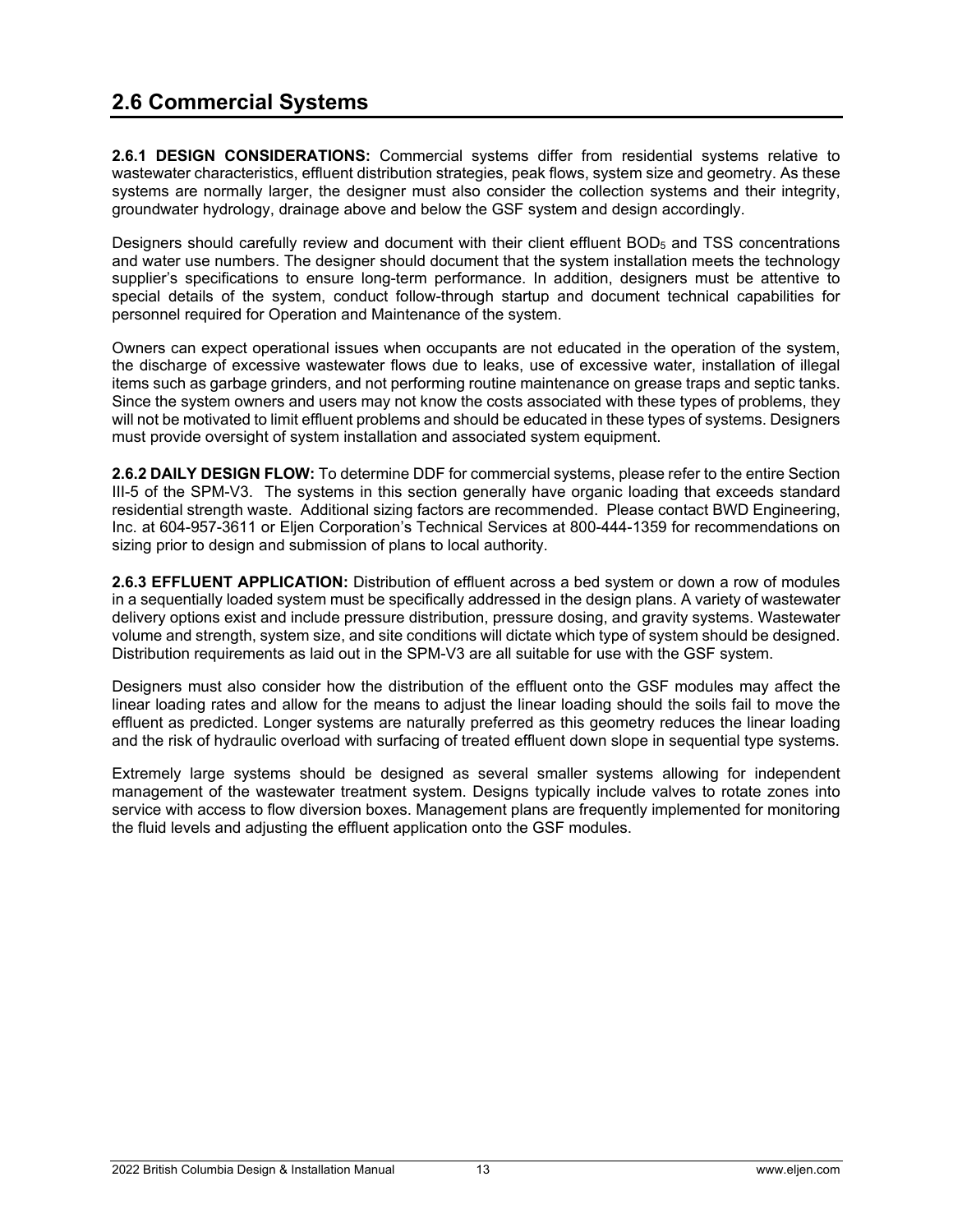**2.6.4 SITE DRAINAGE AND STORMWATER:** Larger flow onsite absorption systems can be impacted by site drainage from above the systems area. The additional effluent can also increase the groundwater mound down slope. Recharge systems such as the GSF must be designed and located so that they can accept precipitation and the specified wastewater volume. Control and diversion of up-slope stormwater is normally included in the design. Understanding the storm water flows onto and out of the system is essential to successful management of these systems.

Landscape position and slope impact the drainage because the gradient frequently changes with the slope of the land, especially if placed above a restrictive layer. The depth and permeability of each soil layer above the restrictive horizon impacts the groundwater mound. For example, upper horizons may be fairly permeable and accept precipitation easily. If these layers are above a more restrictive horizon, a perched water table will develop whenever it rains. Movement of this perched groundwater can influence the disposal system and if not recognized will result in surfacing effluent. Interception and diversion of the groundwater is therefore necessary with larger systems especially over restrictive soils to insure acceptance of the treated effluent under wet conditions.

Down slope hydraulic capacity is also an important consideration with larger systems. For example, a system may be located on a free draining slope, but down slope conditions show a perched water table due to a reduced hydraulic gradient. Design limits and linear loading must be considered, and these limits should be based on the limitations of these down slope soils and gradient. Ideally, systems are located with diverging topography that reduces the linear loading and results in the effluent moving down slope.

**2.6.5 MULTI-FAMILY DWELLINGS:** Condominiums, apartments, trailer parks, RV campgrounds and other systems with domestic type wastewater, designers must have reference to 2.6.2 above and the maximum loading specified in Section 2.1.10. Make sure that garbage disposals are not being installed or specified. Appropriately sized septic tank effluent filters are required for all commercial systems.

**2.6.6 RESTAURANTS:** Restaurant system designers must have reference to 2.6.2 above for system sizing. Designs shall use one or more grease filter(s) appropriately sized at the outlet of the grease trap as required by BC Regulation. Specify grease traps whose outlets are compatible with the filter designed or allow for external filter between grease trap and septic tank. Combine kitchen flow with black water flow in 1 or more septic tanks. Multiple tanks are preferred. Install one or more septic tank effluent filter(s) appropriately sized at the outlet of the final septic tank.

**2.6.7 LAUNDROMATS:** Laundromat system designers must have reference to 2.6.2 above for system sizing. Designs shall use one or more filter(s) appropriately sized to help remove suspended lint.

**2.6.8 OTHER COMMERCIAL SYSTEMS:** Other non-residential systems, e.g. schools, butcher shops, milk or ice cream facilities, etc. may require more conservative sizing. The designer is advised to contact BWD Engineering Inc. (604-957-3611) for recommendations.

**2.6.9 SYSTEM VENTING:** It is recommended that all commercial systems be designed with vents. Systems with high waste strength and systems with more than 45 cm of cover material as measured from the top of the GSF modules to finished grade require venting. Designers that include vents in their designs often specify the use of Granular Activated Carbon or Charcoal (GAC) filters to ensure that septic odors do not become a nuisance. Designers should verify with the GAC filter manufacturer or supplier to ensure that the filter will allow airflow from both directions of the filter. Otherwise the filter will block airflow and the vent will not be effective in supplying enough oxygen that the system demands for long term performance.

**2.6.10 COMMERICAL SYSTEM PLANS REVIEW:** BWD Engineering Inc. (604-957-3611), Eljen Corporation's Canadian Technical Representative, is available for a no cost review of any commercial GSF plan prior to submission for approval from the local approving authority. Overall responsibility for system design remains with the licensed designer and/or professional.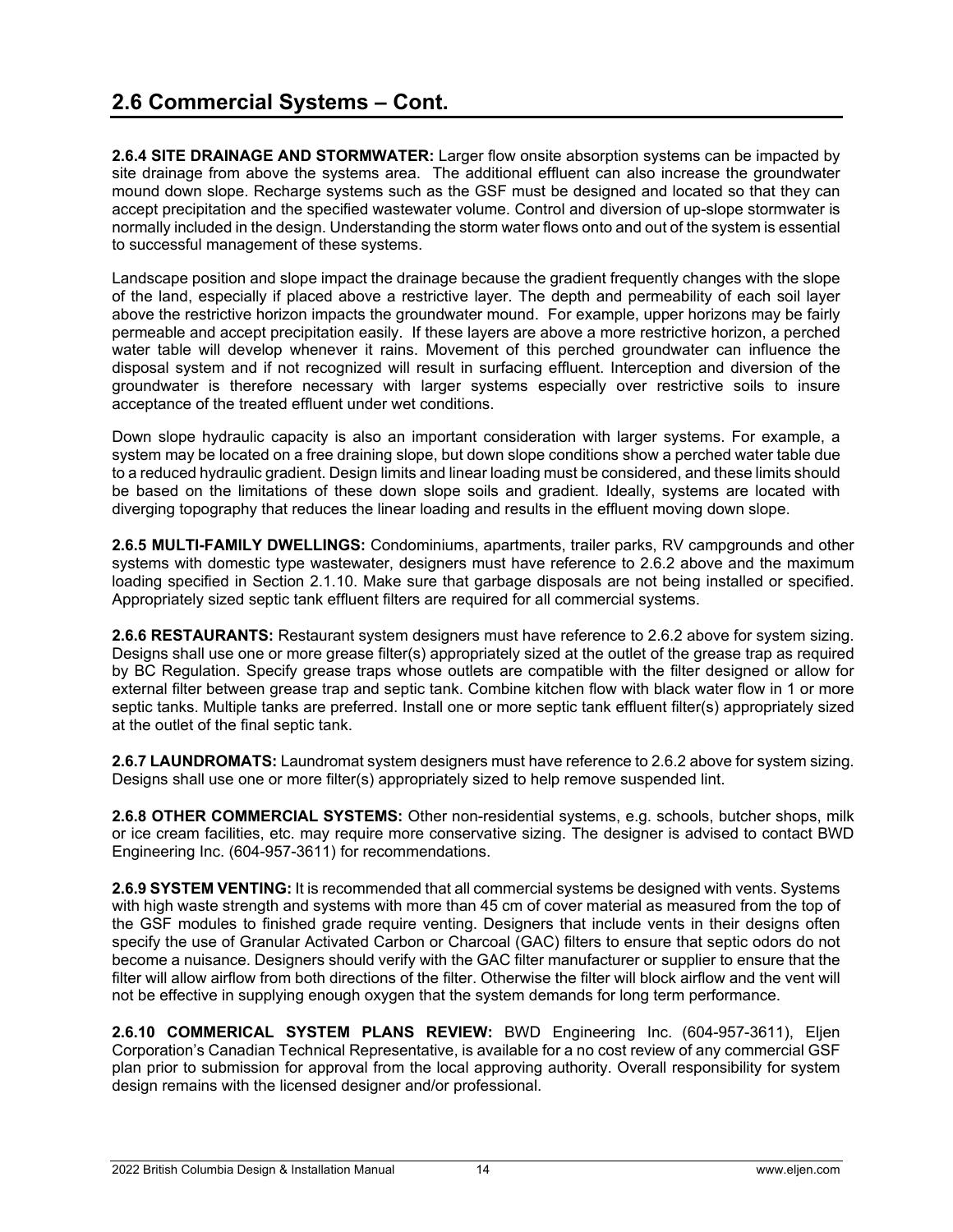### **2.7 GSF Design Considerations for Replacing Failed Systems**

Before designing a GSF system to replace a failed system, *IDENTIFY THE CAUSE OF FAILURE* and adjust new system design accordingly. Listed below are some of the most common reasons why septic systems fail:

- Leaky plumbing fixtures.
- Pump settings incorrect or not working properly.
- More occupants or bedrooms than system was designed for.
- Unusually high-water usage.
- Garbage disposal.
- Water softener backwash.
- Detrimental chemicals being used.
- **Excessive grease in system.**
- Failed or missing septic tank outlet baffle.
- Infiltration of ground water into a leaky septic tank or pump chamber.
- Infiltration of surface water into the system.
- Specified Sand that does not meet the requirements as outlined in this manual.
- Poor quality fills material used below the system.
- Poor quality backfill over system (no oxygen flow to system).
- System too close to water table.
- Mounding due to poor drainage or soil permeability.
- Part or system not used because of blockage or excessive settling.
- System is undersized.
- Excessive backfill over system (more than 18" requires venting).
- Crushed distribution pipe(s).
- Distribution pipes not level.
- Loam not removed prior to construction.
- No vent installed or improper venting.
- Clogged septic tank effluent filter.
- No outlet baffle or tee in septic tank.
- Septic Tank needs to be pumped.
- Wiring or electrical problems with pump systems.
- Supply line to septic tank or D-box needs repair.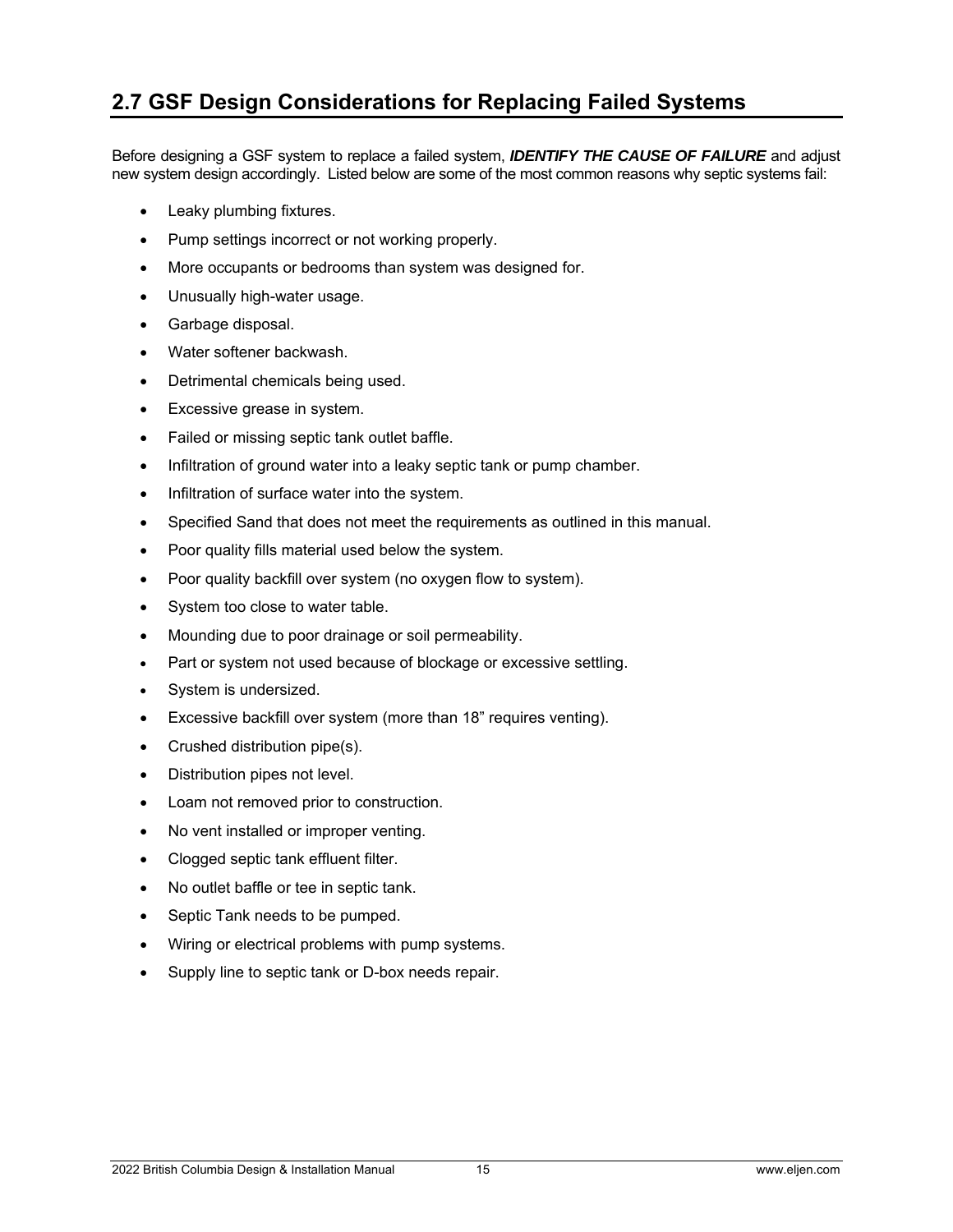### **2.8 Required Notes on Design Plans**

- 1. This system (IS/IS NOT) designed for the use of a garbage disposal.
- 2. This system is NOT designed for backwash from a water softener.
- 3. This system is NOT designed for condensate from a high-efficiency furnace.
- 4. This system IS design for **No. 18. 19. This wastewater only.**
- 5. Organic Loam Layer must be removed from bed and slope extension areas prior to fill placement. Scarify subsoil prior to fill placement.
- 6. All fill material shall meet SPM-V3 requirements. The 15 cm of Specified System Sand underneath and surrounding the GSF modules shall be concrete sand meeting the requirements of ASTM C33 with less than 10% passing a #100 sieve and less than 5% passing a #200 sieve.
- 7. Backfill material can be suitable soil with no stones larger than 5 cm in any dimension to a minimum depth of 25 cm over the top of the distribution pipe.
- 8. Any system that is more than 45 cm below finish grade as measured from the top of the module shall be vented.
- 9. This design complies with and must be installed in accordance with the February 2020 Eljen GSF Design and Installation Manual for British Columbia. With the following exceptions: (List any exceptions here)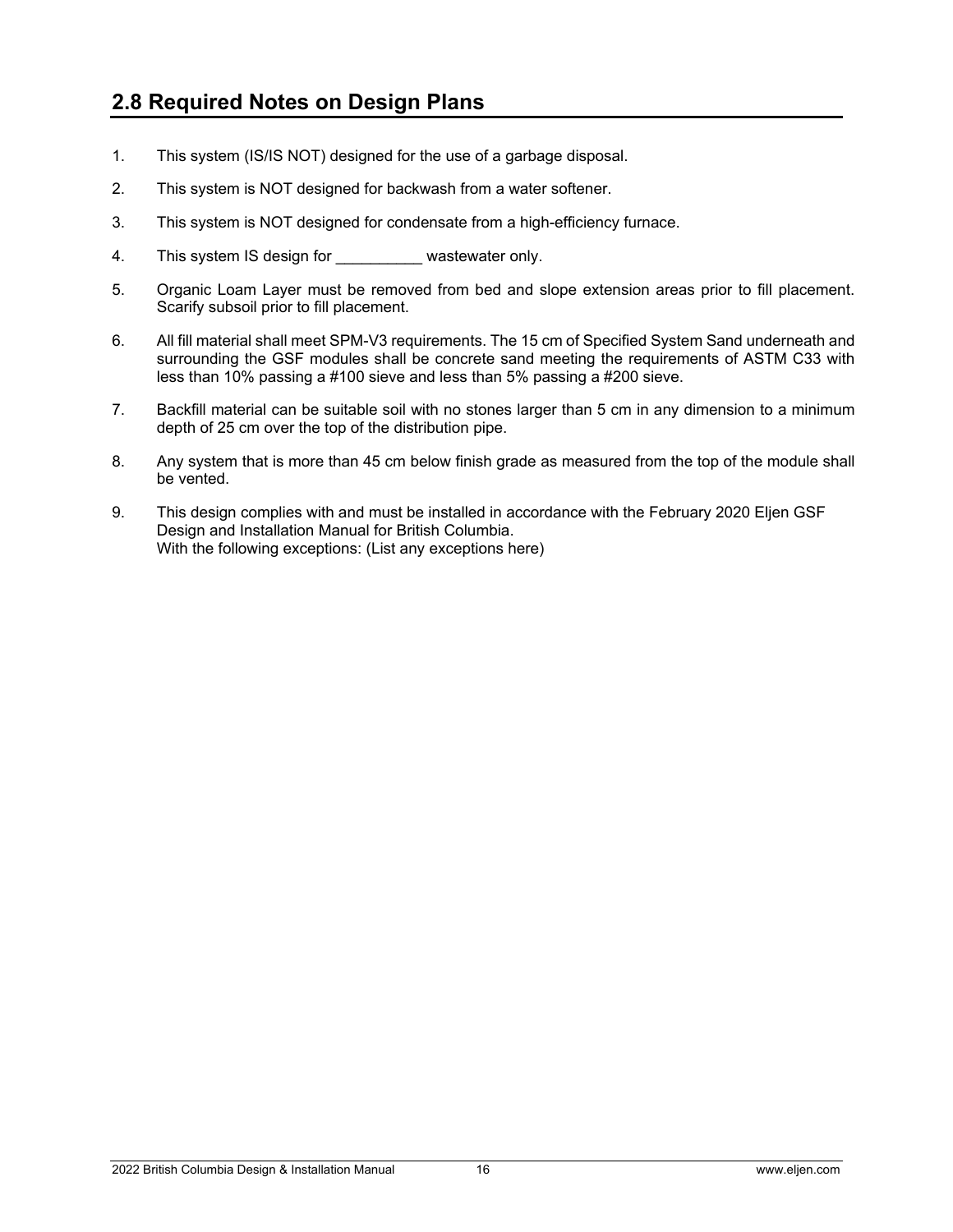### **3.1 General System Installation Guidelines**

Note: An installation video is available for viewing at www.eljen.com

- 1. Place the 18 cm tall Geotextile Filter Modules on top of a 15 cm minimum level surface of ASTM C33 Specified Sand with less than 10% passing #100 sieve and less than 5% passing #200 sieve. You must use the Specified Sand as listed on page 6 of this manual to ensure proper system operation.
- 2. Use the provided clamps to secure the approved perforated 10 cm diameter distribution pipe to the top of each GSF module.
- 3. In applications where modules are spaced out end-to-end to increase effective basal area *all perforated holes not discharging at least 15 cm onto a GSF module must be sealed.* See Figure 7 for an example.
- 4. Cover the tops and sides of the modules along the entire length of each row with Eljen geotextile cover fabric. Drape the fabric vertically over the pipe and down the sides of the module. Do not tuck or tent the fabric from the pipe. Position and hold fabric in place with hand shovels of sand.
- 5. If modules are spaced end-to-end, fabric must be cut and allowed to drape over and protect the ends of each spaced module. A continuous run of geotextile fabric is not allowed for these applications.
- 6. Specified Sand placed along both sides of the GSF module. Additional sand placed above the module is recommended.
- 7. Where the percolation rate exceeds 25 minutes-per-inch or the soil texture is finer, the system should be built from one end to the other to avoid any compaction of the soil by the excavator.
- 8. When backfilling the installation with native soil, stones 5 cm or larger must be removed.
- 9. Finish by grading the area to divert storm water runoff away from the system.
- 10. Do not drive backhoe wheels over GSF modules. Light-weight track rigs may cross system area sparingly with a minimum of 25 cm of cover over the distribution pipe. System area should only be crossed perpendicularly.
- 11. Do not drive over mound or elevated systems.
- 12. It is also permissible to back-blade the soil to set final minimum cover. Perimeter landscape timbers are also recommended to locate the shallow beds, thereby keeping vehicles off the system.
- 13. Seeding and stabilizing the soil cover is required to protect the system from soil erosion.
- 14. Where the elevation of the surface exceeds the natural grade, a block or landscape timber frame or sloping soil toe at a 3:1 grade can be used to help eliminate soil erosion and support maintenance of the stabilizing grass cover adjacent to the GSF.
- 15. For pumped systems, provide a well-anchored D-box with a velocity reduction tee or baffle. Vent system at far end of the trench or bed when more than 45 cm of cover material as measured from the top of the GSF modules to finished grade is used.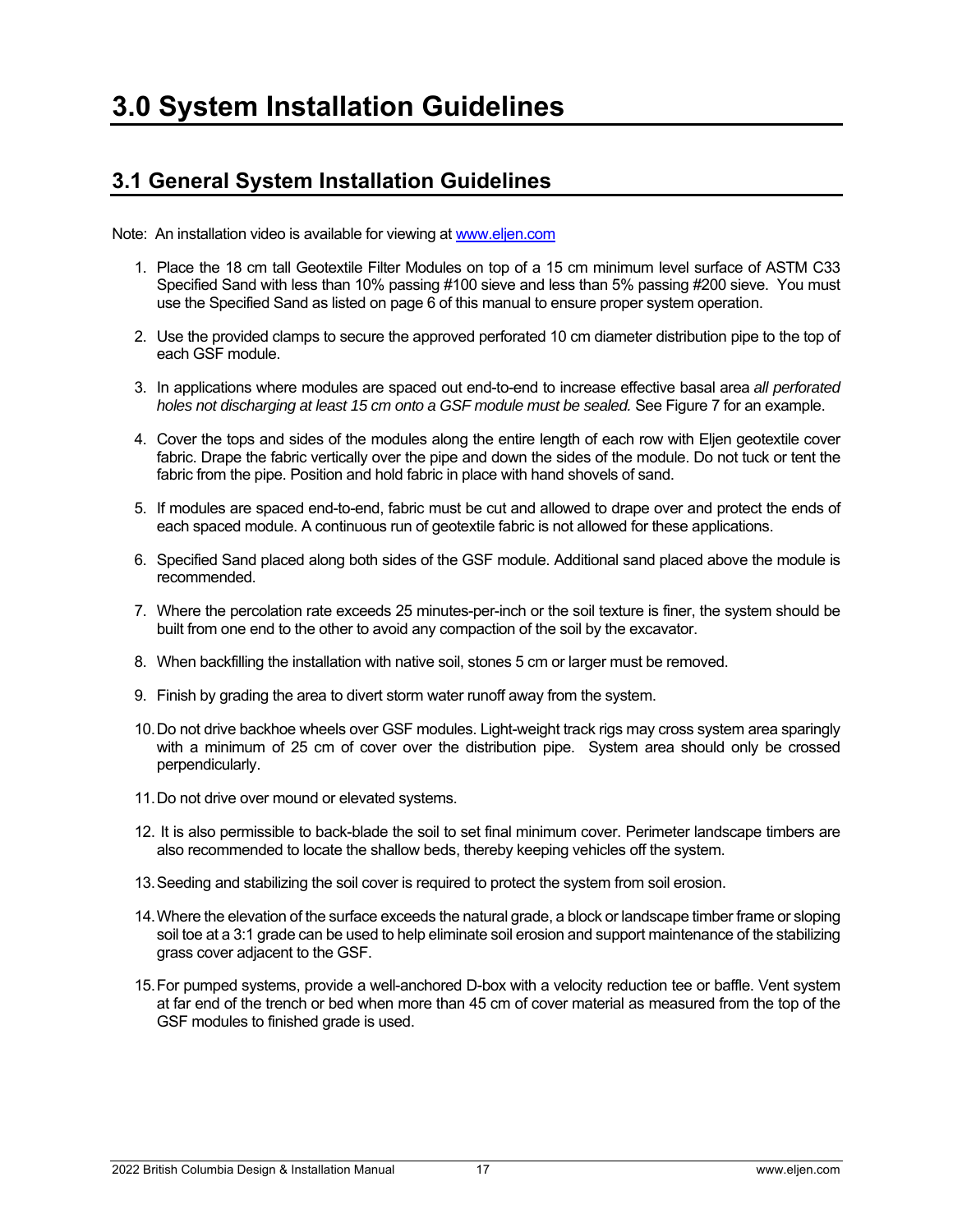### **3.2 Trench and In-Ground Bed System Installation Instructions**

- 1. Carefully lay out the system components and boundaries. Define the location and elevation of the trench or bed and distribution box based on the septic tank outlet elevation and pipe grades required to maintain flow to each component.
- 2. Prepare the site according to BC regulations. Do not install a system on saturated ground or wet soils that are smeared during excavation. Keep heavy machinery off clay soils used for the GSF system as well as down-slope from the system where soil structure is critical for absorption and drainage of the treated effluent.
- 3. Plan all drainage requirements up-gradient of the system so as to not adversely affect the system's area. Set soil grades to ensure that storm water drainage and ground water is diverted away from the absorption area once the system is complete.
- 4. Excavate the trench or bed. Scarify the receiving layer to maximize the interface between the native soil and Specified Sand.
- 5. Minimize walking in the trench or bed prior to placement of the Specified Sand to avoid soil compaction.
- 6. Place 15 cm layer of Specified Sand to 2.5 cm above the sand fill grade. Gently hand compact, level and rake the Specified Sand on grade. A hand tamper is sufficient to stabilize the Specified Sand below the GSF modules. The finished height below the GSF module must be 15 cm minimum. Check the zero grades with a laser level before placing the GSF modules.
- 7. Place GSF modules with *PAINTED STRIPE FACING UP*, end to end on top of the Specified Sand.
- 8. Provide D-box(es) installed in accordance with the current Standard Practice Manual.
- 9. Use approved 10 cm non-perforated pipe from the distribution box to the GSF modules.
- 10. Center approved 10 cm perforated distribution pipe lengthwise over modules with orifices at 4 o'clock and 8 o'clock.
- 11. In applications where modules are spaced end-to-end to increase effective basal area *all perforated holes not discharging at least 15 cm onto a GSF module must be sealed.* See Figure 9 for an example.
- 12. Secure pipe to GSF modules using one Eljen hoop per module. Push hoop ends straight down into upfacing core, through the fabric and into the underlying sand.
- 13. Spread Eljen cover fabric lengthwise over the pipe and drape over the sides of the GFS module rows. Secure in place with Specified Sand between and along the sides of the modules. Avoid blocking holes in perforated pipe by placing the cover fabric over the pipe prior to placing fill over the modules. Do not tuck or tent the fabric from the pipe. *Note: If modules are spaced end-to-end, fabric must be cut and allowed*  to drape over and protect the ends of each spaced module. A continuous run of geotextile fabric is not allowed for *these applications.*
- 14. Place 15 cm minimum of Specified Sand along the sides of the modules and at the ends of each module row.
- 15. Complete backfill with Sandy Loam to 25 cm minimum over the GSF modules. Backfill exceeding 45cm above the top of the module requires venting at the far end of the trench. Fill should be clean, porous and devoid of large rocks. Use well graded sandy loam fill. Do not use wheeled equipment over the system. A light track machine may be used with caution, avoiding crushing or shifting of pipe assembly. Backfill in direction of perforated pipe.
- 16. Divert surface runoff. Finish grade to prevent surface ponding. Seed loam and protect from erosion.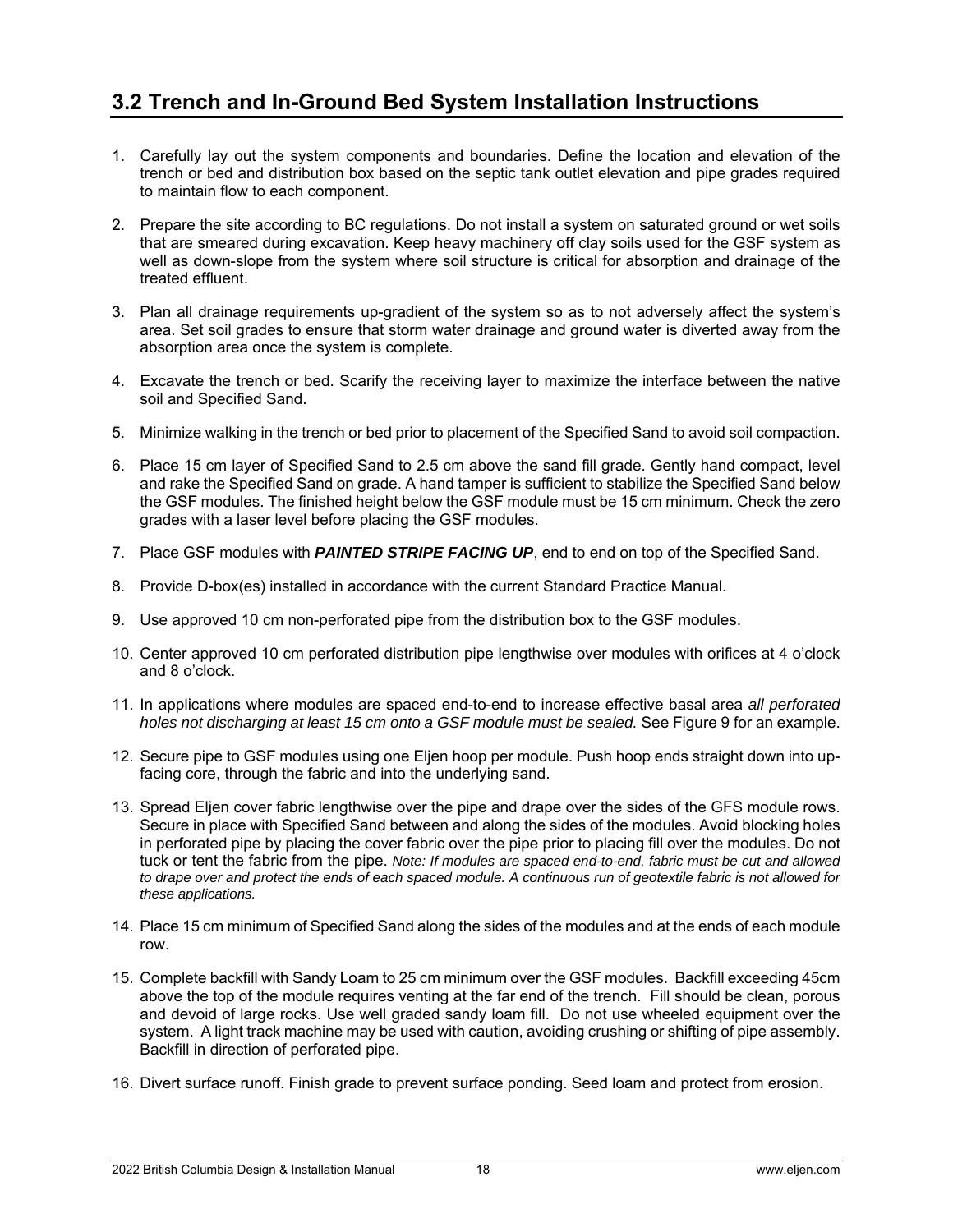### **3.3 Raised Bed or Mound System Installation Instructions**

- 1. Carefully lay out the system components and boundaries. Define the location and elevation of the raised bed or mound system. *Note: Refer to figures 10 & 11 for Design Illustration.*
- 2. Prepare the site according to BC regulations. Do not install a system on saturated ground or wet soils that are smeared during excavation. Keep heavy machinery off clay soils used for the GSF system as well as down-slope from the system where soil structure is critical for absorption and drainage of the treated effluent.
- 3. Plan all drainage requirements up gradient of the system as to not adversely affect systems area. Set soil grades to ensure that storm water drainage and groundwater is diverted away from the absorption area once the system is complete.
- 4. Remove the Organic Layer. Scarify the receiving layer to maximize the interface between the native soil and Specified Sand.
- 5. Minimize walking in the basal area prior to placement of the specified fill material to avoid soil compaction.
- 6. Place fill material meeting SPM requirements onto the soil interface as you move down the excavated area. If this is done in two steps, bring in the fill material from the up-slope side of the excavation. Place 15 cm layer of Specified Sand to 2.5 cm above the sand fill grade. Gently hand compact, level and rake the sand on grade.
- 7. A hand tamper is sufficient to stabilize the Specified Sand below the GSF modules. Check the zero grade of the top of the Specified Sand using a 2 x 4 and carpenter's level or a laser before placing the modules.
- 8. Place GSF modules with PAINTED STRIPE FACING UP, end-to-end on top of the Specified Sand.
- 9. Use approved 10 cm non-perforated pipe from the distribution box to the GFS modules.
- 10. Center approved 10 cm perforated distribution pipe lengthwise over modules with orifices at 4 o'clock and 8 o'clock.
- 11. In applications where modules are spaced end-to-end to increase effective basal area *all perforated holes not discharging at least 15 cm onto a GSF module must be sealed.* See Figure 9 for an example.
- 12. Secure pipe to GSF modules using one Eljen hoop per module. Push hoop ends straight down into upfacing core, through the fabric and into the underlying sand layer.
- 13. Spread Eljen cover fabric lengthwise over the pipe and drape over the sides of the GFS module rows. Secure in place with Specified Sand between and along the sides of the modules. Avoid blocking holes in perforated pipe by placing the cover fabric over the pipe prior to placing fill over the modules. Do not tuck or tent the fabric from the pipe. *Note: If modules are spaced end-to-end, fabric must be cut and allowed*  to drape over and protect the ends of each spaced module. A continuous run of geotextile fabric is not allowed for *these applications.*
- 14. Place 15 cm minimum of Specified Sand along the sides of the modules and at the ends of each module row.
- 15. Complete backfill with Sandy loam to 25 cm minimum over the GSF modules. Backfill exceeding 45cm above the top of the module requires venting at the far end of the trench. Fill should be clean, porous and devoid of large rocks. Use well graded sandy loam fill. Do not use wheeled equipment over the system. A light track machine may be used with caution, avoiding crushing or shifting of pipe assembly. Backfill in direction of perforated pipe.
- 16. Divert surface runoff. Finish grade to prevent surface ponding. Seed loam and protect from erosion.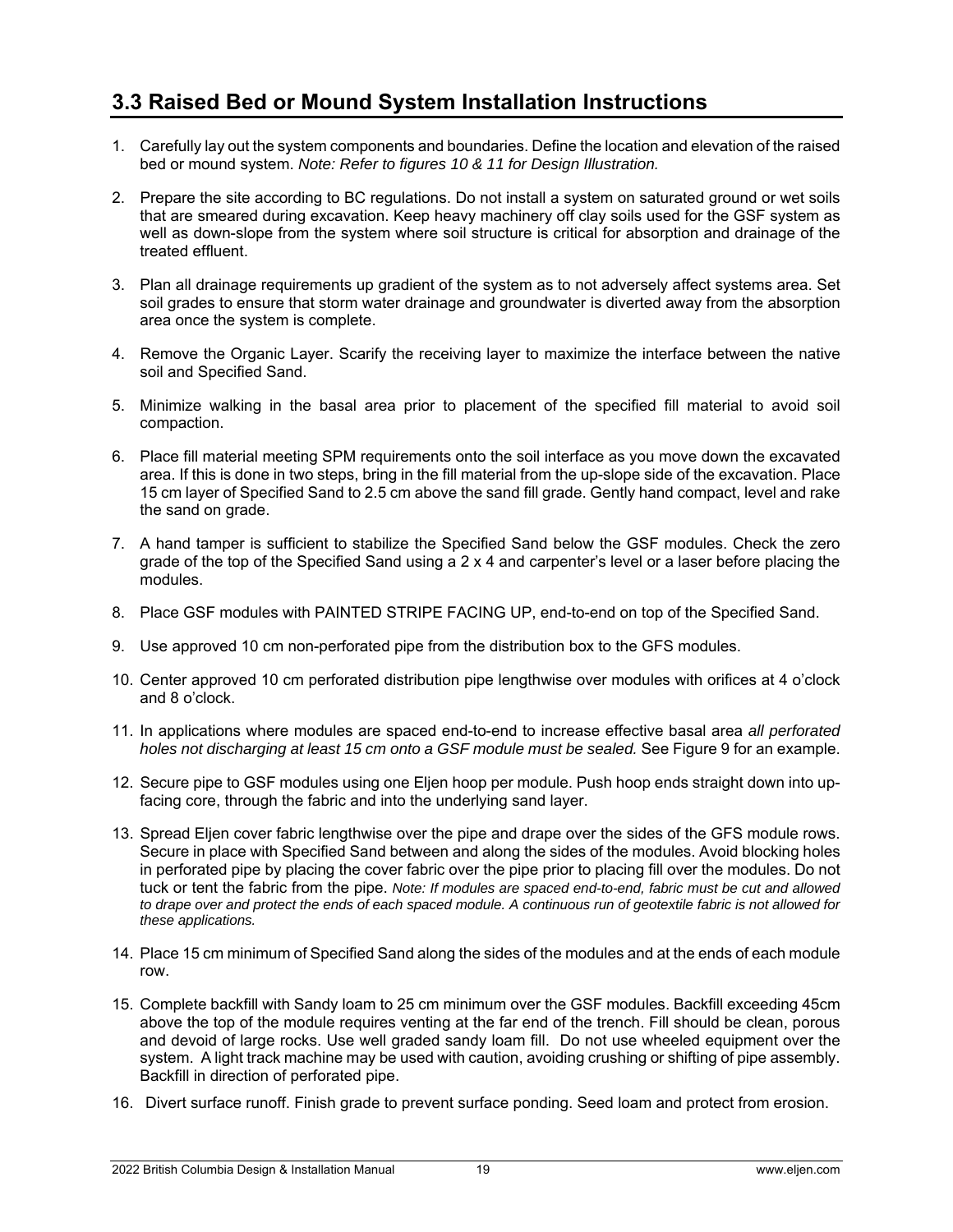### **3.4 Sequential Distribution on Sloped System Installation Instructions**

- 1. Carefully lay out the system components and boundaries. Define the location and elevation of the sequential distribution system and distribution box based on the septic tank outlet elevation and pipe grades required to maintain flow to each component.
- 2. Prepare the site according to BC regulations. Do not install a system on saturated ground or wet soils that are smeared during excavation. Keep heavy machinery off clay soils used for the GSF system as well as down-slope from the system where soil structure is critical for absorption and drainage of the treated effluent.
- 3. Plan all drainage requirements up-gradient of the system as to not adversely affect systems area. Set soil grades to ensure that storm water drainage and groundwater is diverted away from the absorption area once the system is complete.
- 4. Excavate the Trenches. Scarify receiving layer by raking or contour plowing at a right angle to slope before placing the specified fill material or Specified Sand. Scarify the receiving layer to maximize the interface between the native soil and Specified Sand.
- 5. Minimize walking in the excavated area prior to placement of the specified fill material to avoid soil compaction.
- 6. Place fill material meeting SPM-V3 requirements onto the soil interface as you move down the excavated area. If this is done in two steps, bring in the fill material from the up-slope side of the excavation. Place 15 cm layer of Specified Sand to 2.5 cm above the sand fill grade. Gently hand compact, level and rake the sand on grade.
- 7. A hand tamper is sufficient to stabilize the Specified Sand below the GSF modules. Check the zero grade of the top of the Specified Sand using a 2 x 4 and carpenter's level or a laser before placing the modules.
- 8. Place GSF modules with PAINTED STRIPE FACING UP, end-to-end on top of the Specified Sand.
- 9. Drop Boxes are placed at the beginning of each row along the slope. Non-perforated pipe is plumbed to the next lower trench. Flow Equalizer fittings may be used to further manage wastewater flow if specified by the system designer.
- 10. Use approved 10 cm non-perforated pipe from the drop box to the GSF modules.
- 11. Install a line of approved 10 cm perforated distribution pipe lengthwise on the first row over the GSF modules with orifices at 4 o'clock and 8 o'clock. Cap at the far end.
- 12. In applications where modules are spaced end-to-end to increase effective basal area *all perforated holes not discharging at least 15 cm onto a GSF module must be sealed.* See Figure 9 for an example.
- 13. Secure pipe to GSF modules using one Eljen hoop per module. Push hoop ends straight down into up-facing core, through the fabric and into the underlying sand layer.
- 14. Spread Eljen cover fabric lengthwise over the pipe and drape over the sides of the GFS module rows. Secure in place with Specified Sand between and along the sides of the modules. Avoid blocking holes in perforated pipe by placing the cover fabric over the pipe prior to placing fill over the modules. Do not tuck or tent the fabric from the pipe. *Note: If modules are spaced end-to-end, fabric must be cut and allowed to drape over and protect the ends of each spaced module. A continuous run of geotextile fabric is not allowed for these applications.*
- 15. Place 15 cm minimum of Specified Sand along the sides of the modules and at the ends of each module.
- 16. Complete backfill with sandy loam to 25 cm minimum over the GSF modules. Backfill exceeding 45cm above the top of the module requires venting at the far end of the trench. Fill should be clean, porous and devoid of large rocks. Use well graded sandy loam fill. Do not use wheeled equipment over the system. A light track machine may be used with caution, avoiding crushing or shifting of pipe assembly. Backfill in direction of perforated pipe.
- 17. Divert surface runoff. Finish grade to prevent surface ponding. Seed loam and protect from erosion.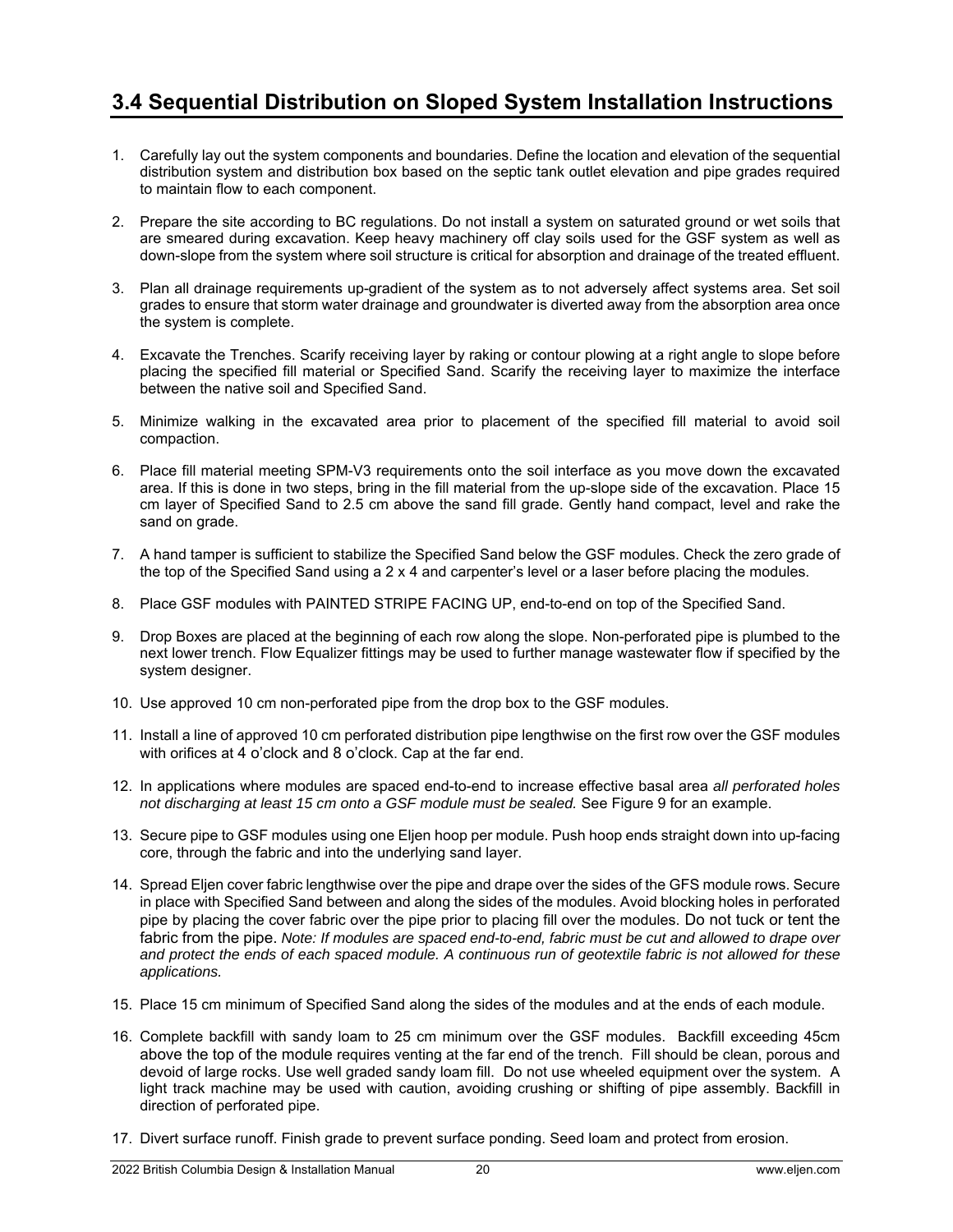

**Figure 4: Vertical Separation to Limiting Conditions**

**Figure 5: A42 Trench Cross Section**

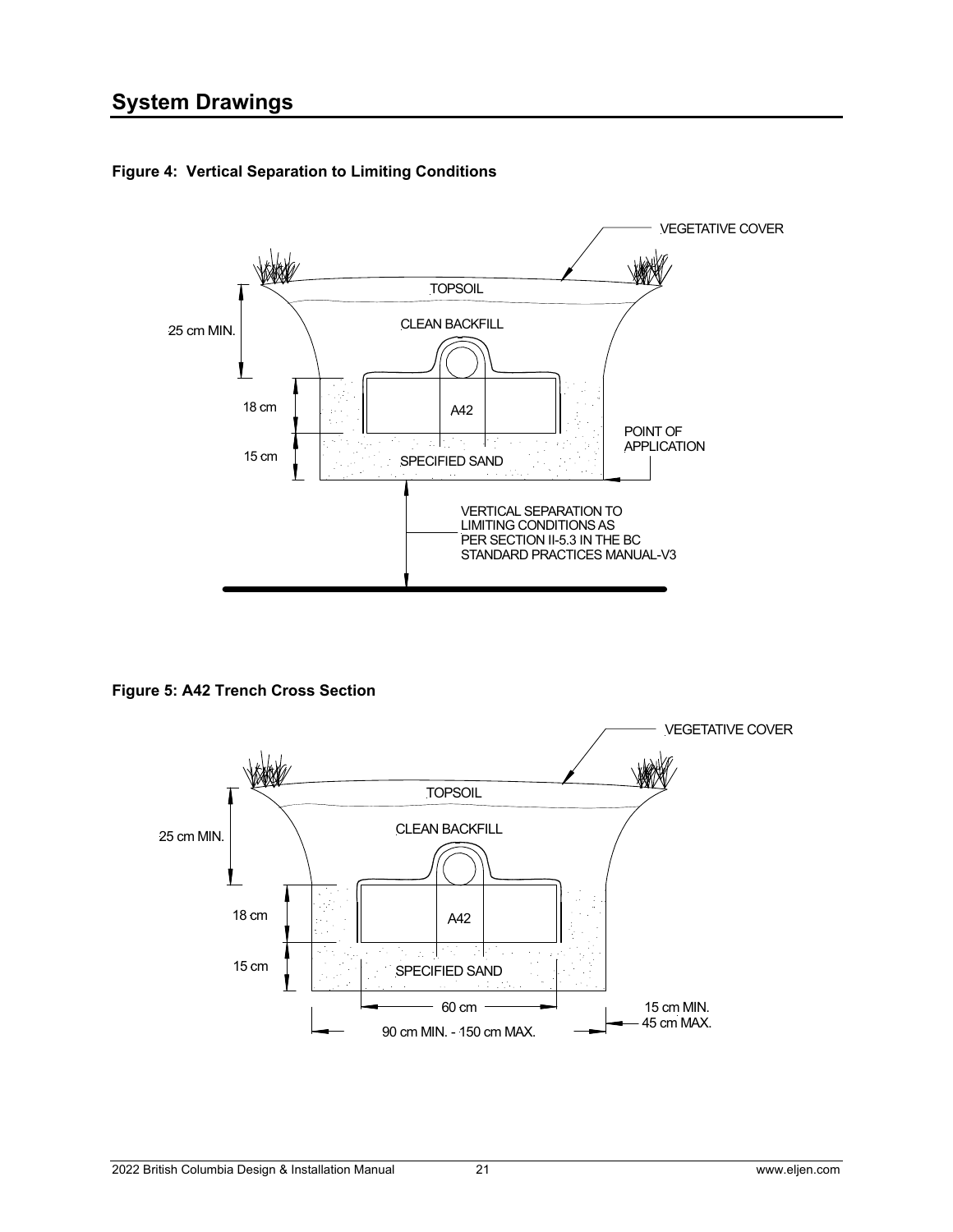**Figure 6: A42 Butterfly Trench Configuration** 



#### **Figure 7: A42 Module End-to-End Separation for All Applications**



*NOTE: Half-pipe must cover any hole above the A42 module that is within 15 cm of the edge. If modules are spaced end-to-end, fabric must be cut and allowed to drape over and protect the ends of each spaced module. A continuous run of geotextile fabric is not allowed for these applications.*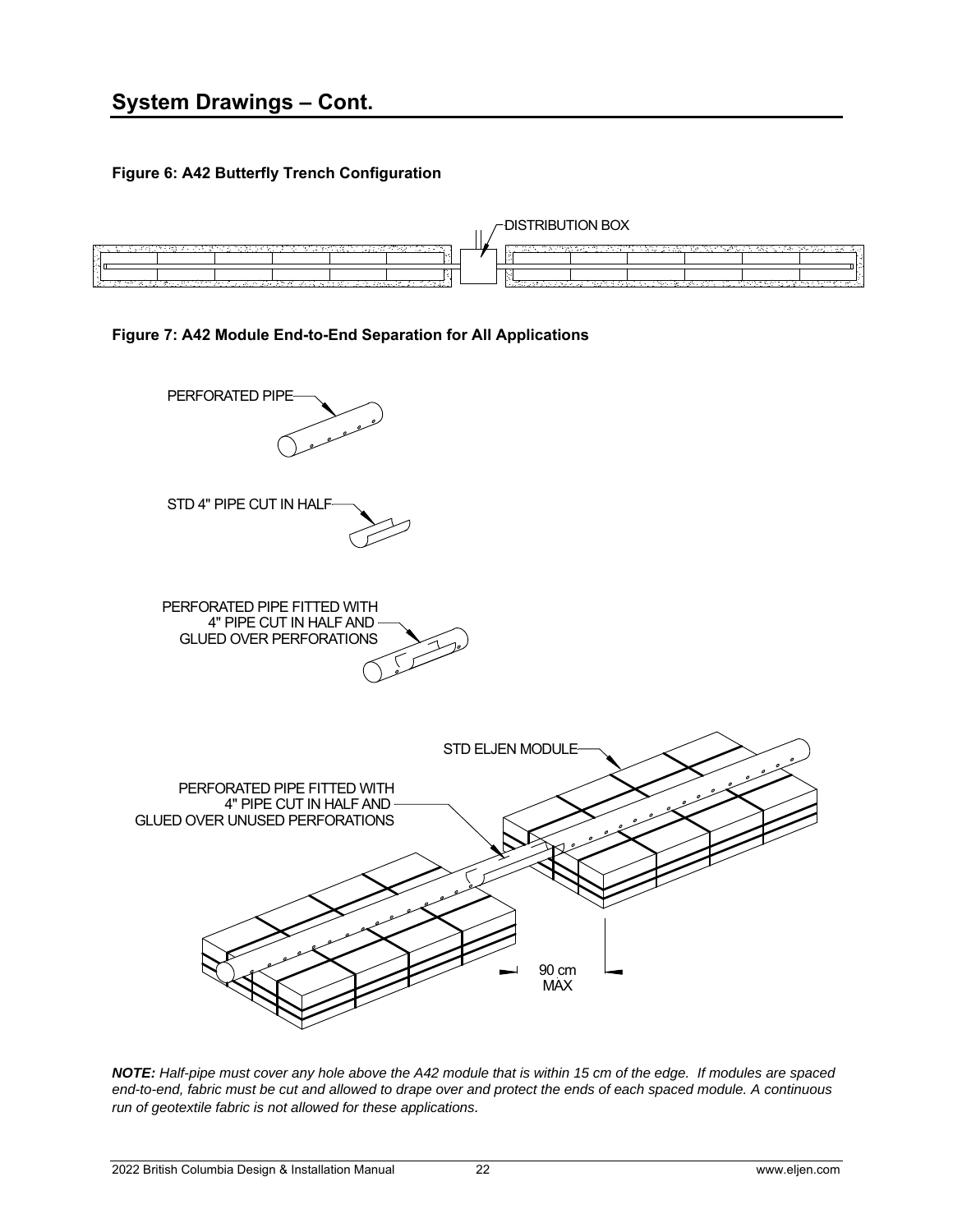### **System Drawings – Cont.**

#### **Figure 8: A42 Bed Cross Section**



#### **Figure 9: Level Bed Plan View**

*Note: Middle cross-over pipes (not shown) are recommended for systems over 15 m (50 ft) long. Contact Eljen for Cross-Over pipe details if needed. Cross-Over and end loop pipes are not required on Pressure or Serial Bed Systems*.

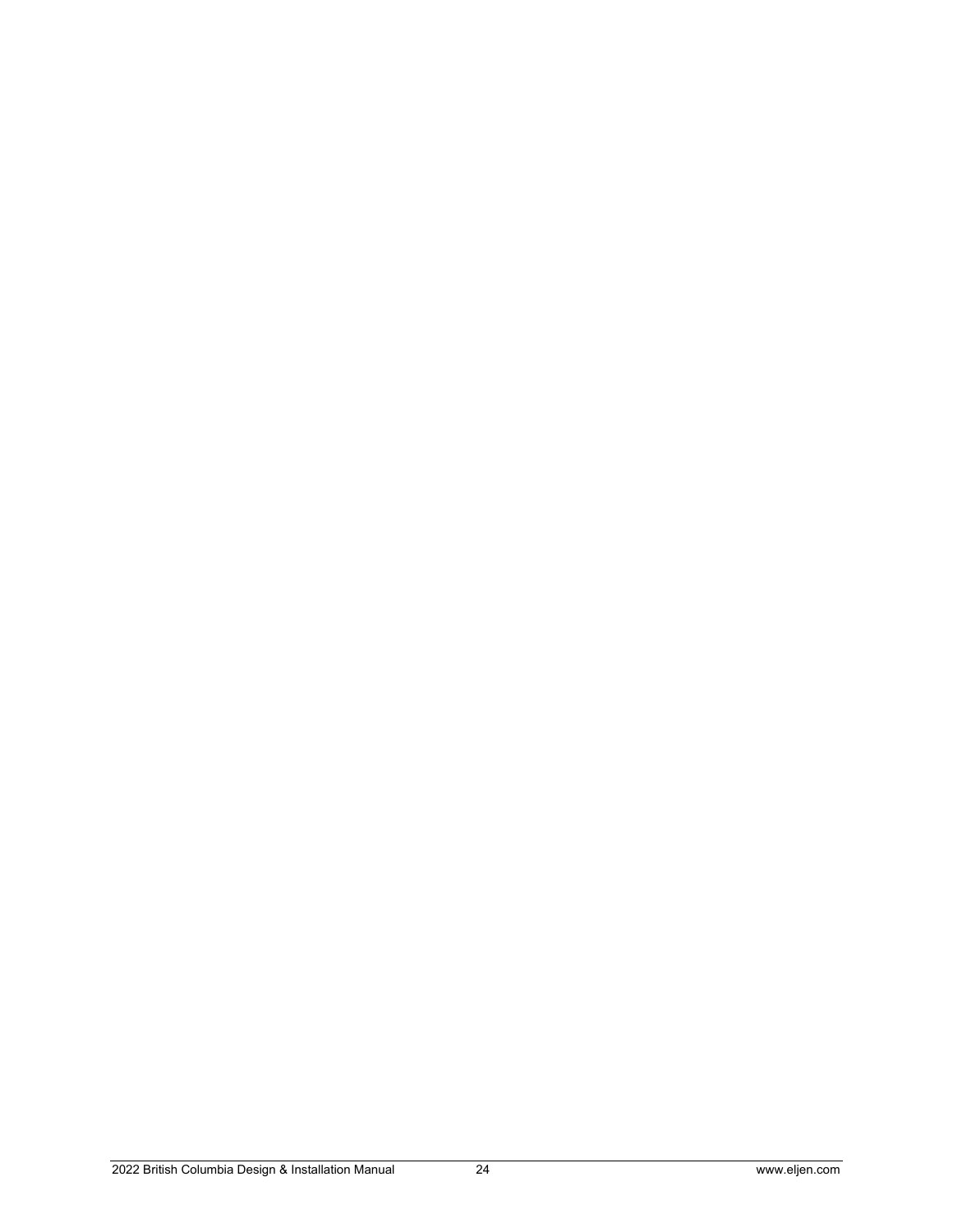#### **Figure 10: A42 Raised Bed (Sand Mound) Cross Section**



#### **Figure 11: Raised Bed on Slope**

*Note: Do not end loop bed systems on slopes.* 

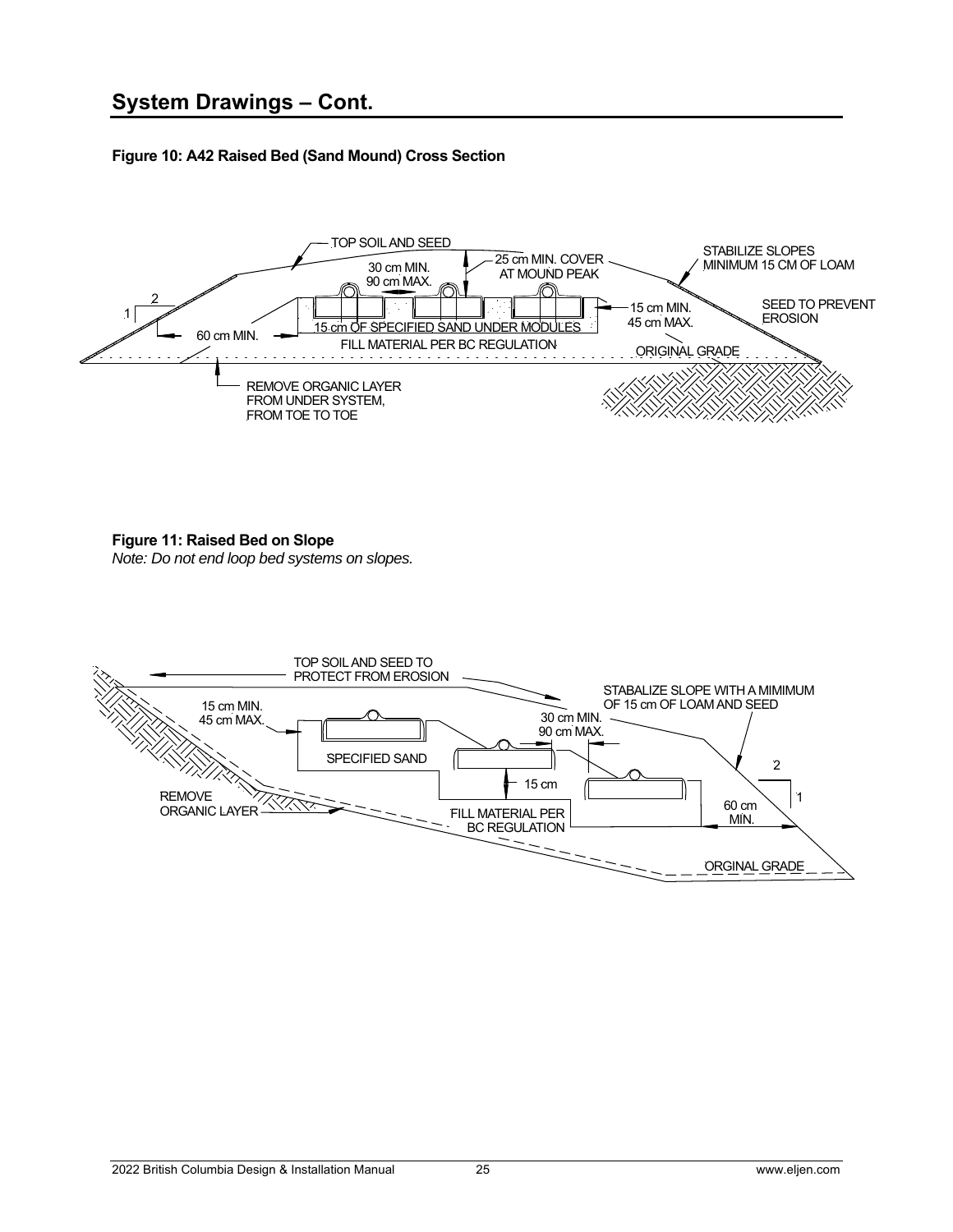**Figure 12: Drop Box Detail – Serial Distribution System**